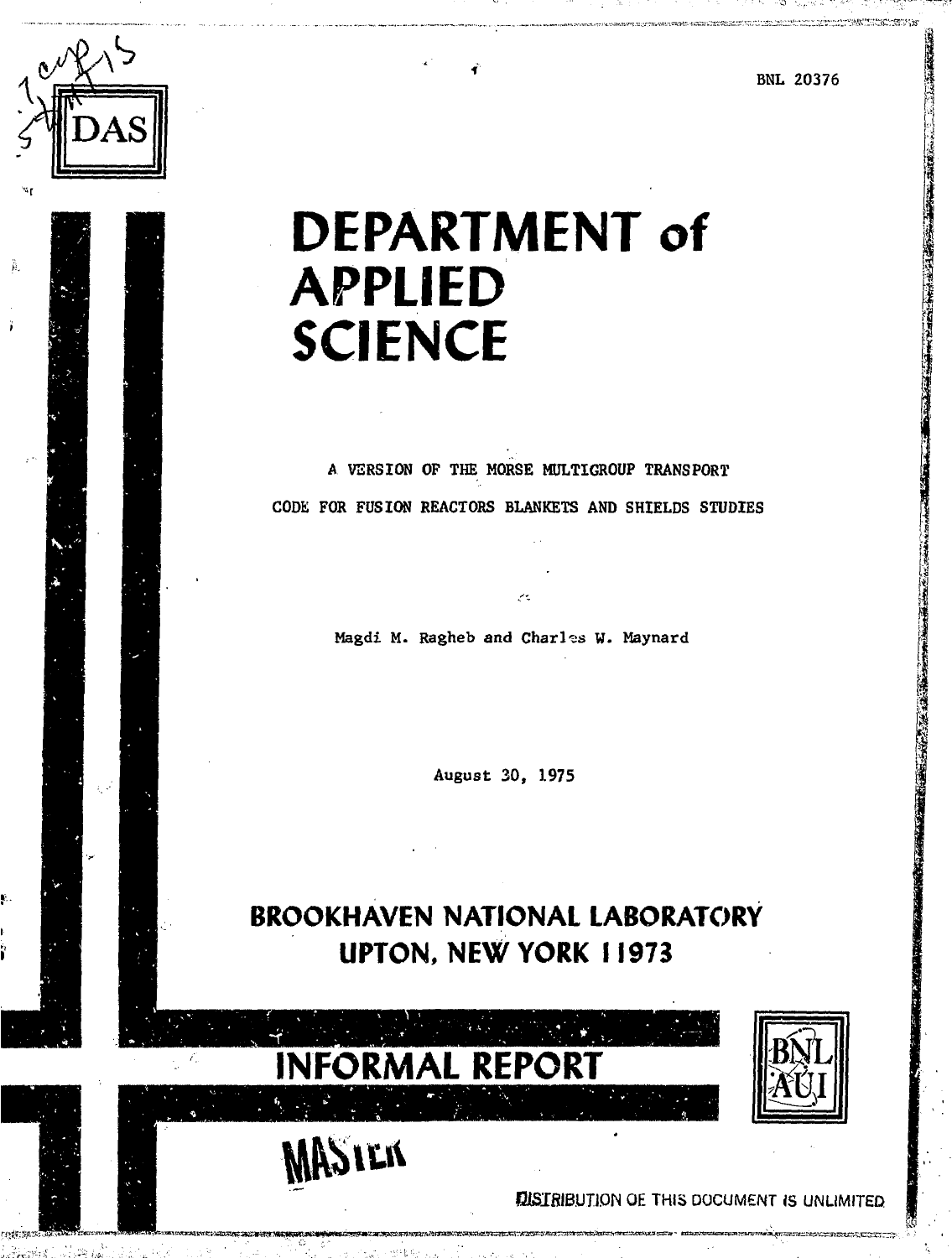**BNL-20376** 

# A VERSION OF THE MORSE MULTIGROUP TRANSPORT CODE FOR FUSION REACTORS BLANKETS AND SHIELDS STUDIES\*

Magdi M. Ragheb and Charles W. Maynard

August 30, 1975

mmtely ow an santan

\* Research sponsored by the U. S. Energy Research & Development Administration.

f,

BROOKHAVEN NATIONAL LABORATORY Upton, New York 11973

. INSTRIBUTION OF THIS DOCUMENT IS UNLIMITED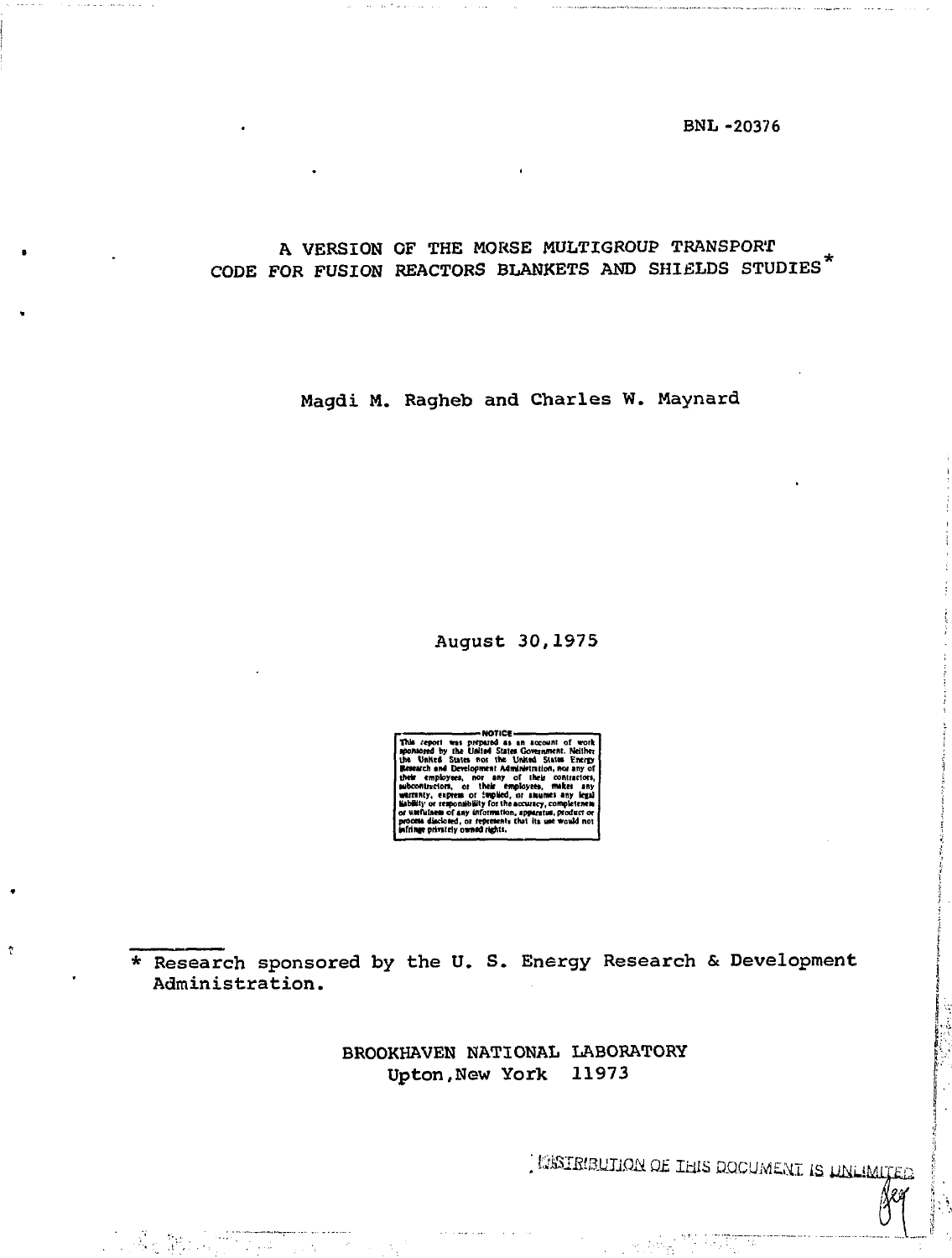#### ABSTRACT

A guide for the use of a new version of the Morse Monte Carlo Multigroup neutron and gamma ray transport code with combinatorial geometry is presented. This version is in current use for neutronics studies of blankets and shields for fusion power reactors designs. A benchmark problem treating a cell calculation for a fusion reactor blanket and shield design , is presented. The modifications introduced to the different routines, the deck organization for the CDC-7600 computer system, a sample problem input and output, and a set of recommendations are given.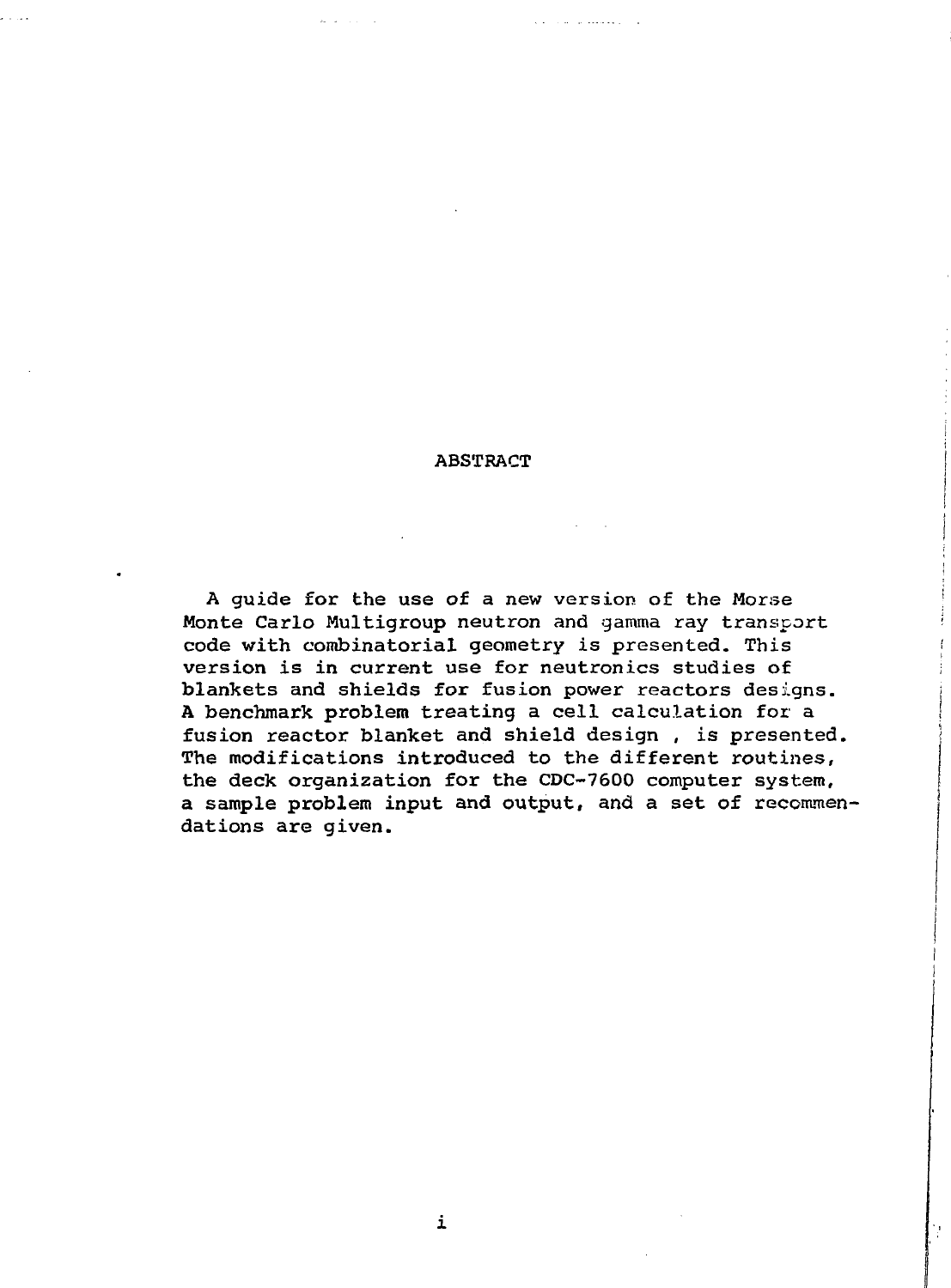# TABLE OF CONTENTS

 $\sim 100$  km  $^{-2}$ 

 $\bar{t}^{-1}$ 

Page

.<br>Na karamatan ing kabupatèn Palau Palau Pangangan Kabupatèn Palau Palau Palau Palau Palau Palau Palau Palau Pal

 $\sim$   $\sim$   $\sim$ 

| Abstract          |    |                                                                                                                                                                           | i                                    |
|-------------------|----|---------------------------------------------------------------------------------------------------------------------------------------------------------------------------|--------------------------------------|
| Table of Contents |    |                                                                                                                                                                           | ii                                   |
|                   |    | 1. Introduction                                                                                                                                                           | $\mathbf{1}$                         |
|                   |    | 2. The MORSE Monte Carlo code with                                                                                                                                        |                                      |
|                   |    | combinational geometry                                                                                                                                                    | $\overline{2}$                       |
|                   |    | 3. Modifications introduced to MORSE Routines                                                                                                                             |                                      |
|                   |    | for the present version                                                                                                                                                   | 3                                    |
|                   |    | 3.1 Program MORSER<br>3.2 ENDRUN Routine<br>3.3 GENI Routine<br>3.4 GETMUS Routine<br>3.5 GTMED Routine<br>3.6 INSCOR Routine<br>3.7 NSIGTA Routine<br>3.8 SOURCE Routine | 3<br>4<br>5<br>5<br>5<br>6<br>6<br>7 |
|                   |    | 4. The PICTURE Routine                                                                                                                                                    | 9                                    |
|                   |    | 5. Deck Organization for the CDC-7600                                                                                                                                     | 13                                   |
|                   | 6. | Input data for the benchmark calculation                                                                                                                                  | 15                                   |
|                   |    | 7. Sample Output                                                                                                                                                          | 23                                   |
|                   |    | 6. Recommendations and Conclusions                                                                                                                                        | 23                                   |
| References        |    |                                                                                                                                                                           | 25                                   |
|                   |    | List of Tables                                                                                                                                                            | 26                                   |
|                   |    | List of Figures                                                                                                                                                           | 26                                   |

 $\hat{\mathbf{v}}$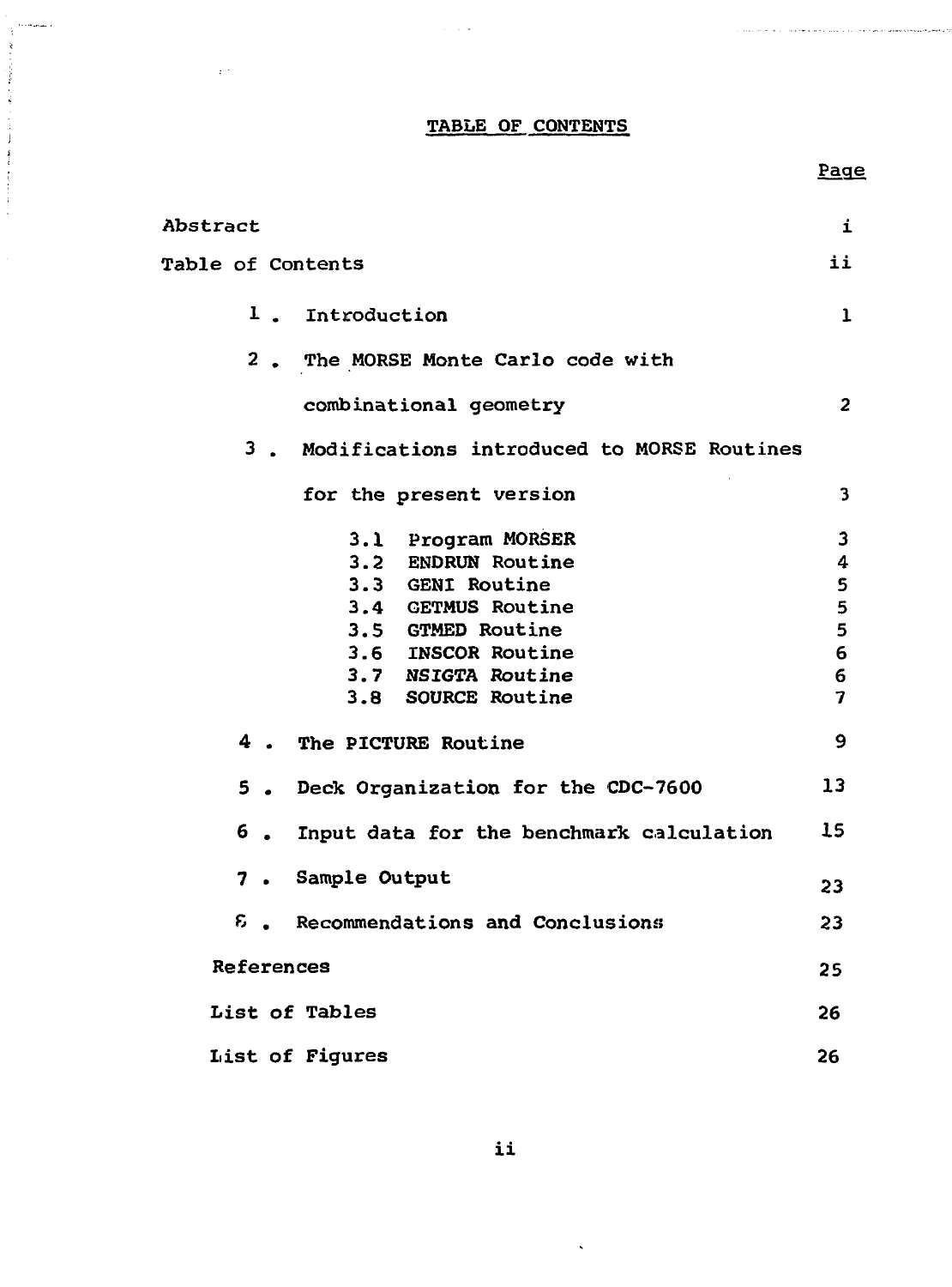## 1 . Introduction

٠

ī

This work is a documentation for a new version of the MORSE Monte Carlo code  $(1)$  used by the Fusion Technology group at the Department of Nuclear Engineering, the University of Wisconsin, <sup>(2, 3)</sup> and at the Department (4) of Applied Science, Brookhaven National Laboratory The version distributed by the Radiation Shielding Information Center (RSIC) is set up for the solution of a sample problem for a point source in an infinite air medium with spherical geometry. After some modifications, the code has been successfully used for general geometries for blanket and shield neuticnics studies for fusion power reactor designs. The present work concerns the use of the CDC-7600. A benchmark problem relating to a unit cell computation is used as an illustration for the necessary modifications and the corresponding input and output data for the code.

A discussion of future possible modifications to the code regarding a better implementation on the CDC-7500 and the analysis of geometrical shapes not presently implemented is given.

-1-

**SERECENTE L'UNITER L'UN L'ENTRE**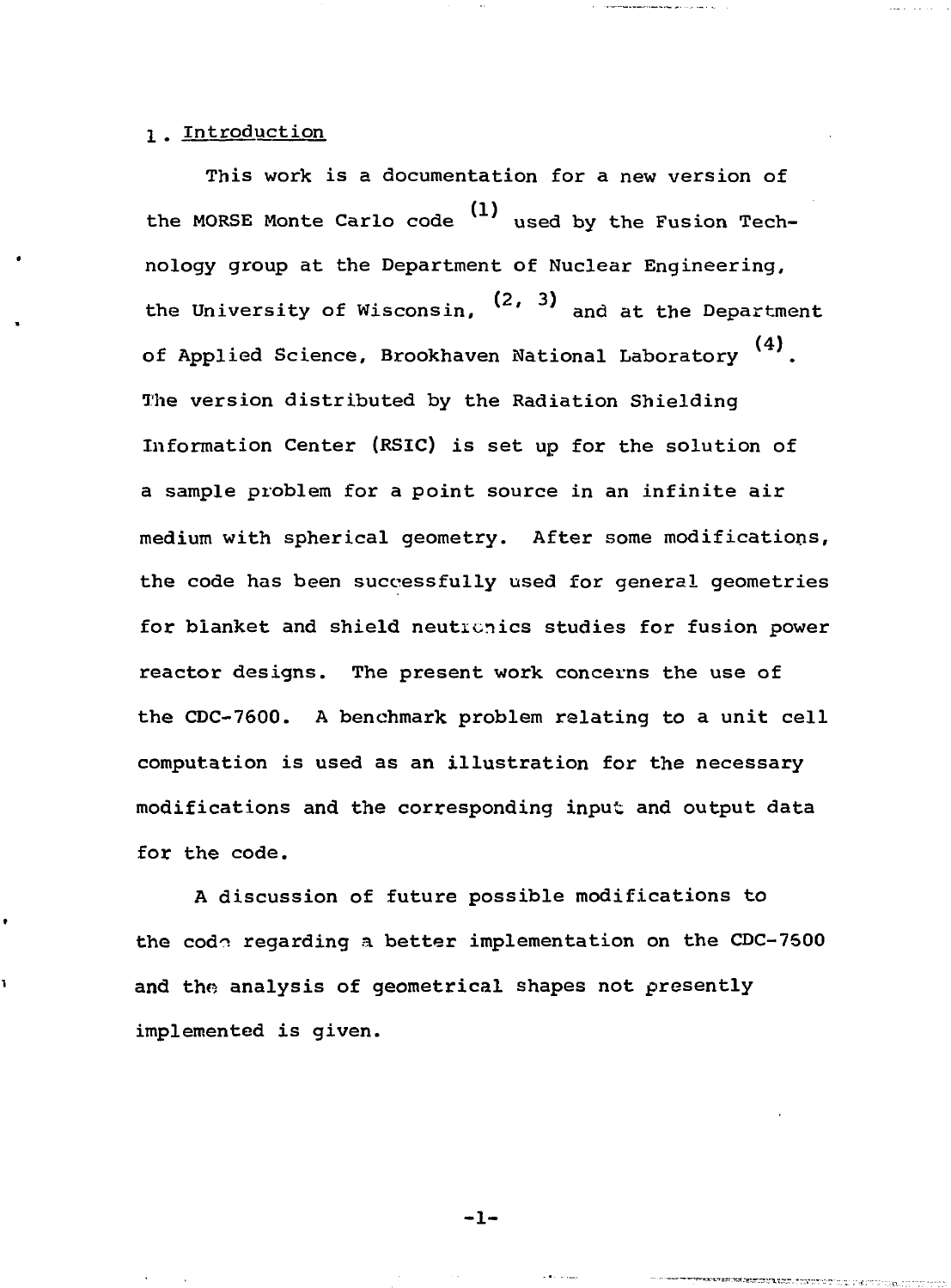### 2• The MORSE Monte Carlo code with Combinational Geometry

is.<br>D

The MORSE (Multigroup Oak Ridge Stochastic Experiment)  $code$  (1) is being used in applications for which it was not originally written, and this entails much revision and continuous development of the code- It has the ability to treat the transport of either neutrons or gamma rays or a coupled neutron and secondary gamma ray problem. There are options of the code for the IBM-360, UNIVAC-1108, and CDC-6600, which are distributed by RSIC. The version described in this report has been used on a CDC-7600.

The combinational geometry option of the MORSE code has been recognized to be of great use. It depends on describing general three dimensional configurations by considering unions, and intersections of simple bodies such as spheres, parallelepipeds, cylinders; etc.

A preparation of a problem for solution by the code requires: setting up a model, describing it by the combinational geometry technique, checking the geometry input with the PICTURE routine, preparing cross-sections data for input to the MORSEC module, preparing analysis data for input to the SAMBO module, and random-walk data. User routines may be required to be written for each problem.

 $-2-$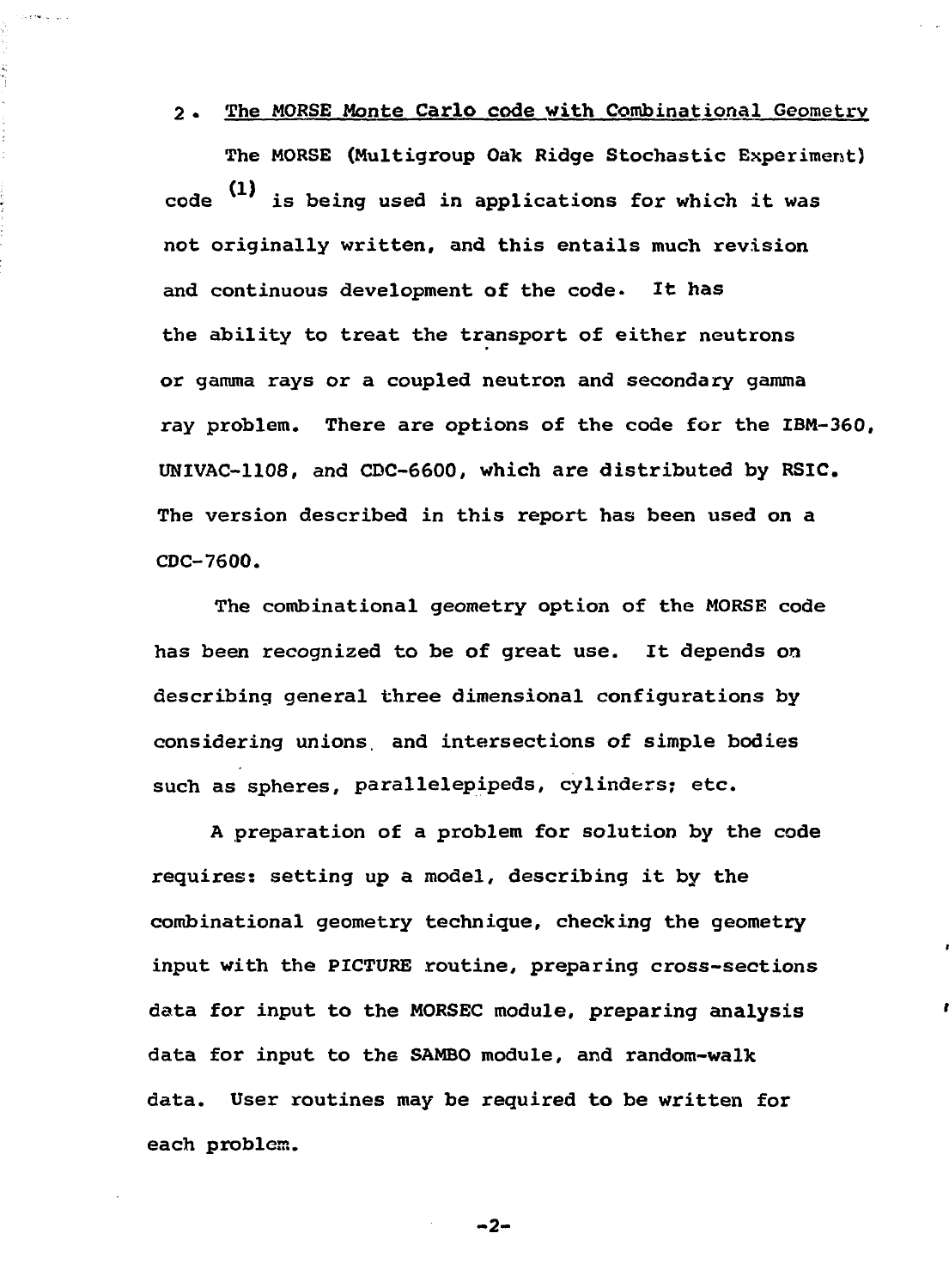Either the forward or adjoint mode can be used, and time dependence is provided for shielding and criticality problems, Multigroup cross-sections are accepted in either ANISN or DTF-IV formats, and anisotropic scattering is treated for each group to group transfer by a generalized Gaussian quadrature technique.

# 3. Modifications introduced to MORSE routines in the present version

The following corrections and modifications were introduced to the latest updated version of MORSE  $\mathbf{^{t1}}$ :CCC-203E and distributed by RSIC on July, 1975. Both permanent and problem-dependent modifications are presented:

## 3,1 Program MORSER

The statements:

|                 | COMMON NC $(----)$ | MAIN1-6         |
|-----------------|--------------------|-----------------|
| $N$ LFT = $---$ |                    | <b>MAIN1-29</b> |

Should be modified according to the needed size for the blank common area. For moderate size problems, the blank common area fits into the short core memory (SCM) of the CDC-7600, but for larger size problems, since the CDC-7600 lacks the facility of virtual memory, a larger blank common area could be fitted into the large core memory (LCM).

$$
-3-
$$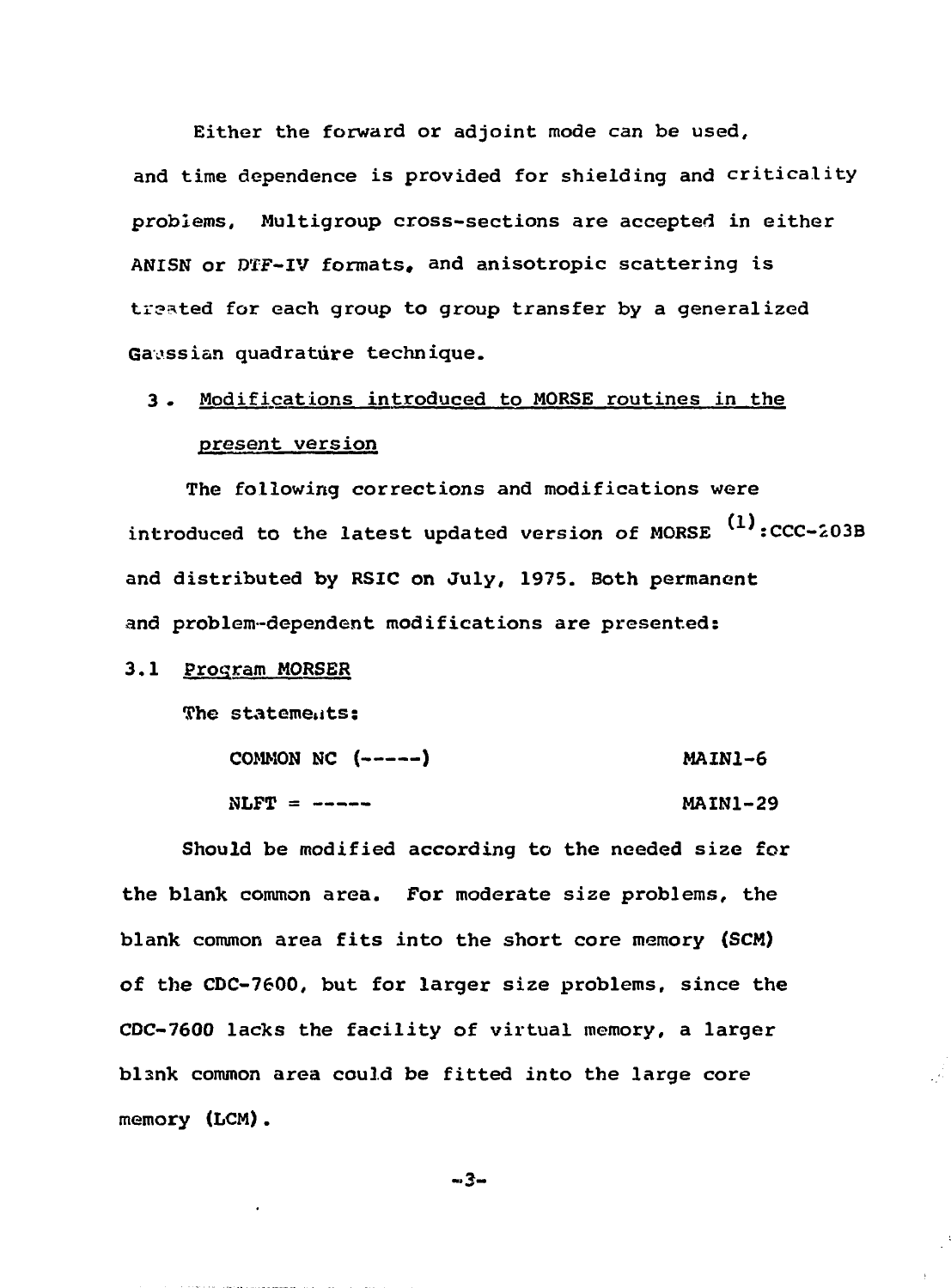However, this would require modifying the corresponding routines. In addition, overlays could be used to reduce the required field length.

The statement:

COMMON/FISBNK/MF1STP (6) MAIN1-13

is modified to:

COMMON/FISBNK/MFISTP (6) MAIN1-13,

an apparently punching error.

3.2 ENDRUN Routine

 $\frac{1}{2}$ 

The statement:

DATA MMED/20\*1/  $\blacksquare$ 

is in the MORSE code for the sample problem of a point fission source in air. For problems with more than one medium, MMED should contain the media numbers corresponding to the different regions.

Preceding the first call to NSIGTA, a statement of the form:  $IF(NREG, EQ, --, ..., )$  GO TO 86 is added to exclude regions containing media without stored crosssections. Following Statement #85 these two statements are added:

> GO TO 90 86  $WTS(L) = 0.0$

> > -4-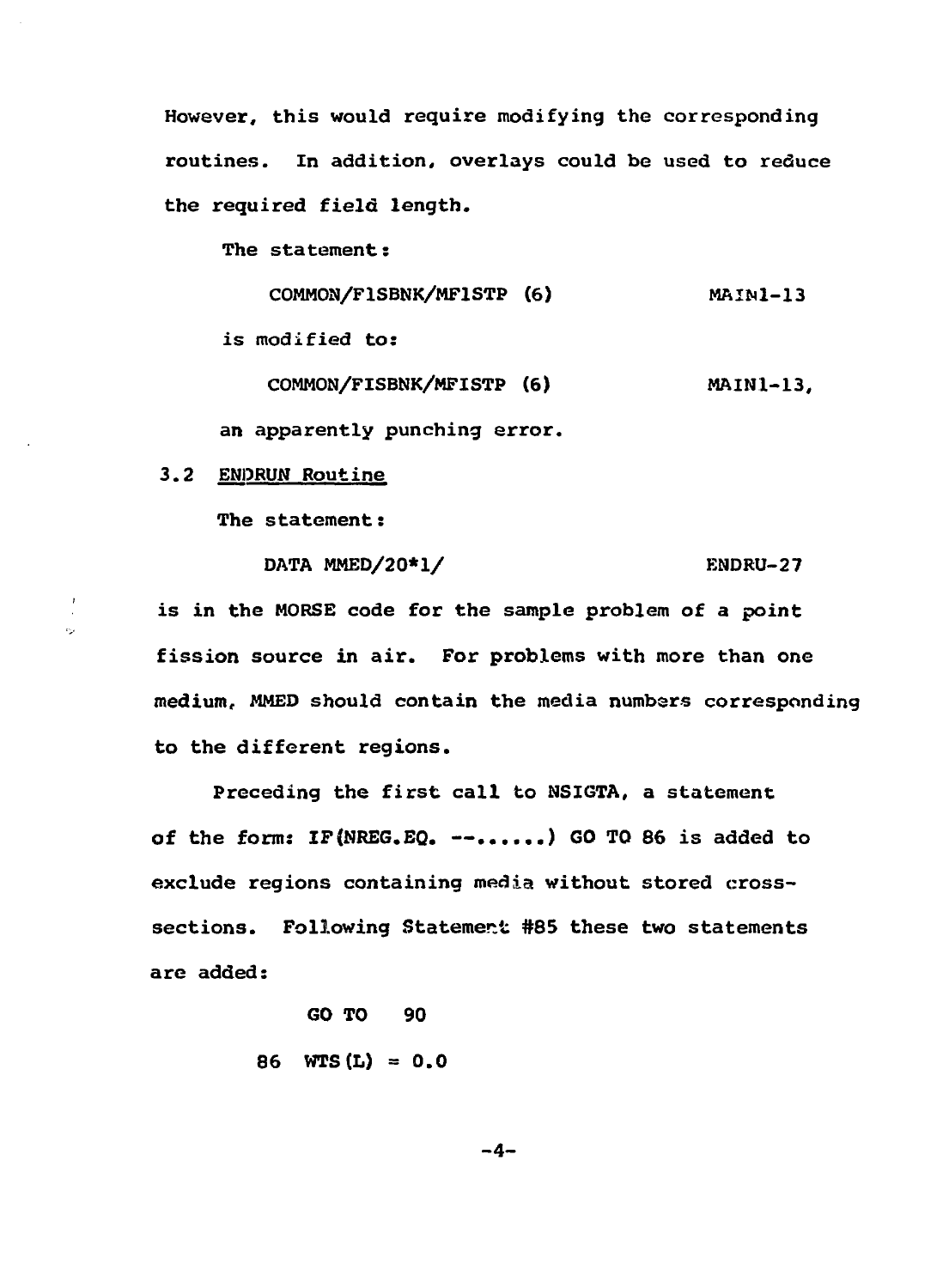Similarly, preceding the second call to NSIGTA, we add:

.<br>The consistency of the contract of the contract of the construction of the contract of the contract of the contract of the contract of the contract of the contract of the contract of the contract of the contract of the c

IF (NREG.EQ.  $-- \ldots$ .) GO TO 101 and the statement 100 is followed by:

GO TO 105

101  $WTS(L) = 0.0$ 

3.3 GENI Routine

When the MA-array is needed for checking the geometry specifications, its listing can be obtained by deieting the statement:

IF(IDBG.EQ.O) RETURN GENI-148

3.4 GETMUS Routine

The present coding does not allow the possibility of using  $P_i$ -anisotropy. This can be corrected by inserting the statement:

IF(NMOM.EQ.l) GO TO 55

just after the computation of:

 $A(1,1) = -$  MOMENT (1) GETMU-30

3.5 GTMED Routine

 $\mathbf{f}$ 

Replacing the Statement:

 $MDXSEC = 1$  GTMED-3

by:  $MDXSEC = MDGEOM$  GTMED-3

sets the cross-section medium to be the same as the geometry medium.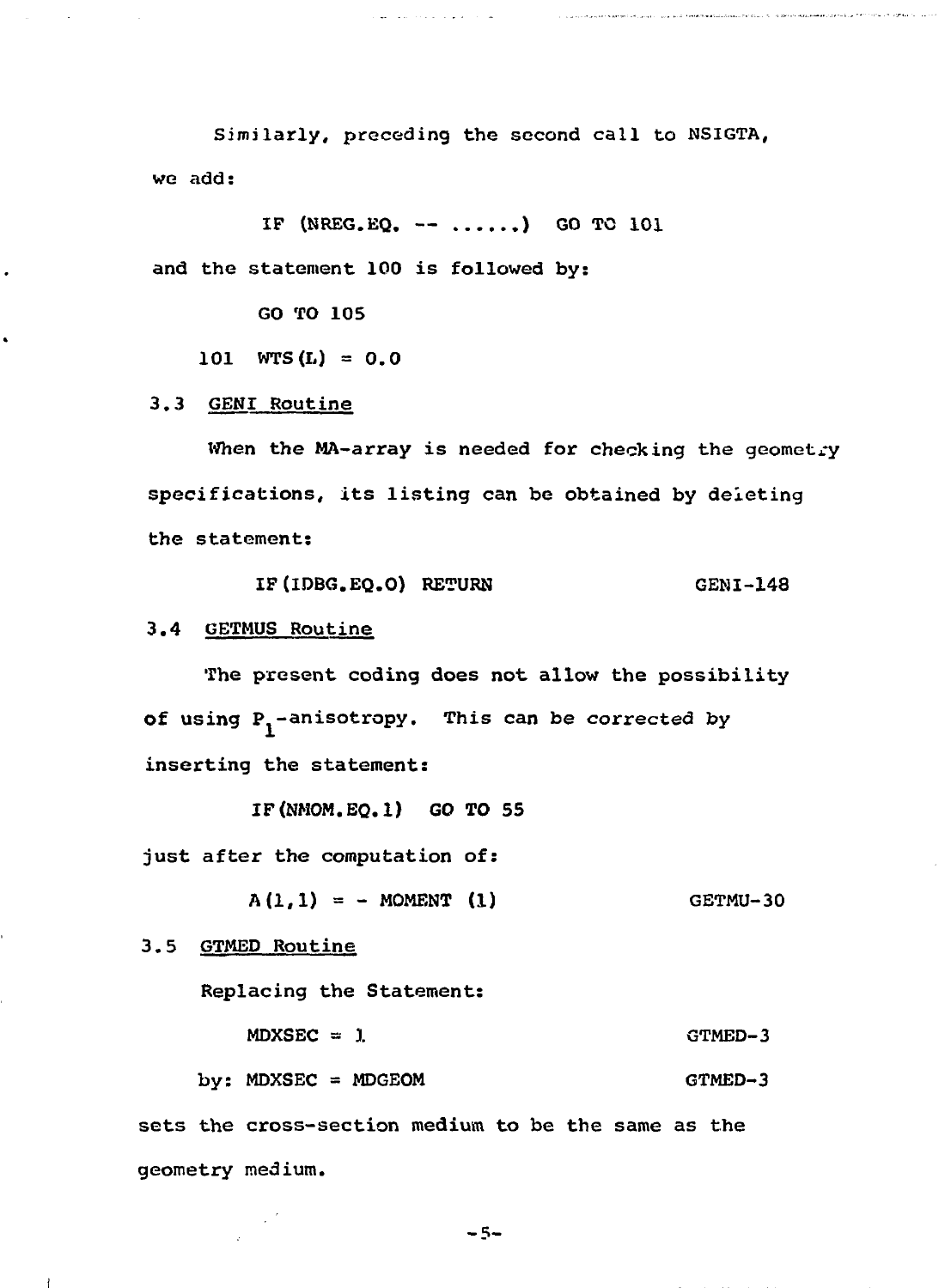#### 3.6 INSCOR Routine

The routine is modified from its original use for spherical geometry to treat a general geometry. The following comment is inserted:

C THAT VERSION FOR THB GENERAL GEOMETRY READS THE REGION

C DETECTORS VOLUMES AND COMPUTES THEIR RECIPROCALS

C NDC IS LAST BOUNDARY CROSSING DETECTOR

C W (I), 1=1, ND ARE REGION DETECTOR VOLUMES

The vector  $VV(1)$  is dimensioned:

DIMENSION W(21)

and the W(I) are read, after NDC is read, by the statements:

READ (I1, 102)  $(VV(I), I = 1, ND)$ 

102 FORMAT (3E10.4)

The statements from 5 to 12 are deleted, and replaced by:

5 BC(LF) =  $1./VV$ (ID-1)

3.7 NSIGTA Routine

Inserting the statement:

IF (MED. EQ. 1000. OR.MED.EQ.0) GO TO 11 after the call to GTMED, results in excluding the computation of TSIG and PNAB when treating internal and external void regions.

-6-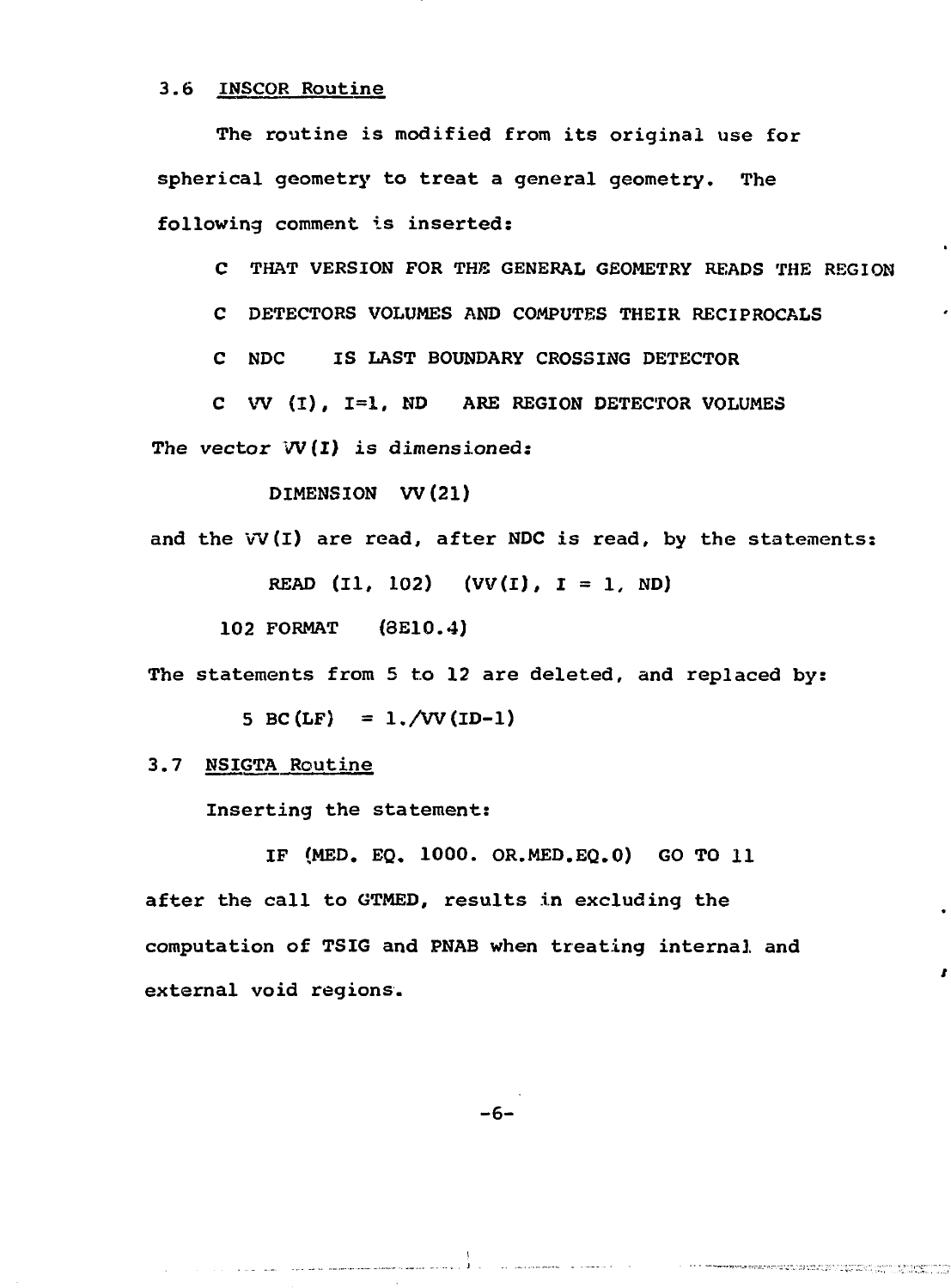Also, the following statements are inserted after statement 55:

> GO TO 12 11 TSIG  $= 0.0$  $PNAB = 0.0$

and the three statements following the EQUIVALENCE:

 $IF (PNAB + 1.0) 3,1,3$  NSIGT-18  $1 \text{ MED} = \text{JMED}$  NSIGT-19 GO TO 5 NSIGT-20

المواليق للوارد والمتعاد والراجية المتاريب الواردون للمتحدث ومتعاديه ومعاهدة

**HEARING** 

are deleted. The RETURN statement is changed to: 12 RETURN NSIGT-45

#### 3.8 SOURCE Routine

This routine samples from an input frequency distribution function for the angular distribution of the source, and determines the direction cosines U,V,W. It also determines the coordinates of the source X,Y,Z when needed to follow a specified distribution. The routine has thus to be modified for each problem. As listed below, the routine uses the rejection method to sample for the source coordinates and the angular distribution. More efficient sampling can be achieved by construction of cumulative distributions. The following routine was used to sample from a discrete angular distribution of

 $-7-$ 

<u>.</u><br>The contract contract of the contract of the contract of the contract of the contract of the contract of the contract of the contract of the contract of the contract of the contract of the contract of the contract of t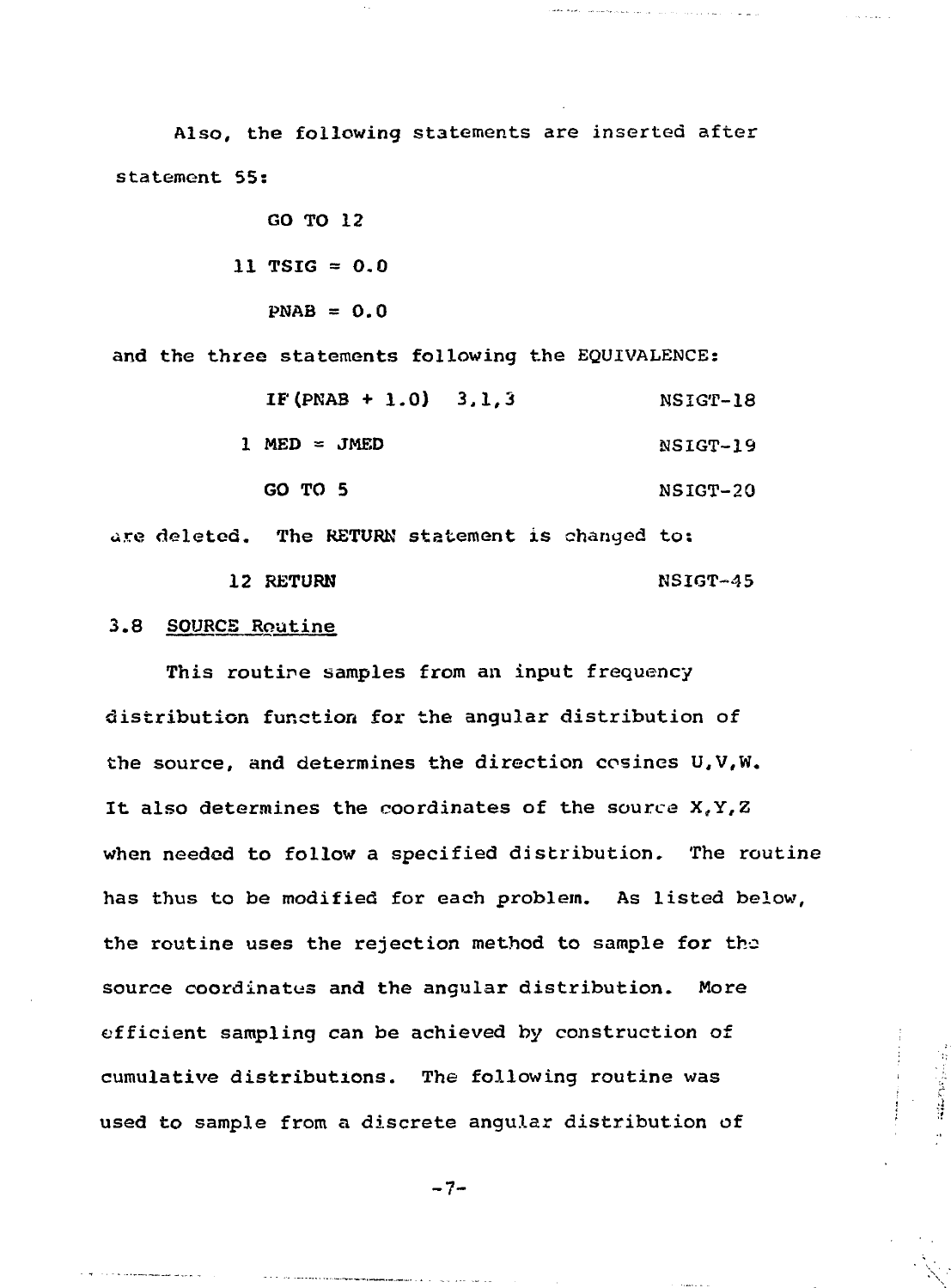the neutron wall loading for a typical tokamak with a circular cross-section in the neutronics calculations of a modular blanket unit cell. Details of the problem will be included in a future publication.

 $\ddot{\phantom{a}}$ 

f

THE PARTIES OF STREET

```
SUNHOUTINE SOURCE(IG+U+V+W+X+Y+Z+WATE+MED+AG+ISOUR+ITSTR+NGPGT3+
         1 DDF, ISBIAS, NMTG)
 \mathbf cIF ITSTR#0, MUST PHOVIDE IG,X,Y,Z,U,V,W,WATE AND AG IF DESIMED TO BE<br>DIFFERENT FROM CAND VALUES (WHICH ARE THE VALUES INPUT TO SOURCE)<br>IF ITSTN#1, IG IS THE GRP NO. CAUSING FISSION, NUST PROVIDE NEW IG<br>THIS VENSION OF SOUR
 č
 \frac{\mathsf{c}}{\mathsf{c}}DIMENSION FOF (50)
 ċ
          COMMON /USER/ DUM(9),IO.II.IDUM(12)<br>COMMON WIS(1)
          DATA ICALL/1/<br>DATA ICALL/1/<br>DATA PYE/3,14159/
        DATA PICZALLA IN:<br>ICALL = 0<br>ICALL = 0<br>ICALL = 0<br>IMATE TO DUP AND ANE USING THE DEFAULT VERSION OF SOURCE WHICH SETS<br>FORPAT(SAH YOU AND PHOVIDES AN ENERGY IG, )
  \mathbf{r}_i1000
 c
       READING OF SOUNCE DISTRIBUTION FUNCTION DATA
\frac{c}{c}LOWER LIMITEAA
                                              UPPER LIMIT=88
                                                                               N.OF SUBDIVISIONS=NN
č
          HEAD(I1+1002) AA,BB,NN
1002 FORMAT (2E14,8.15)
\frac{c}{c}READ UNNORMALIZED F.O.F.
          HEAD(I),1003)(FDF(I),1=1,NN)
  1003 FORMAT (10F5.3)
                                    A_4, B_5, NNPODE FORMATI2N.12HLOWER LIMIT=.E14.0.5X.12HUPPER LIMIT=.E14.0.5X.24H NU<br>PODE OF SUMDIVISIONS=.IS.//.2N.12HFDF//1<br>RRITE(TO.1005) (FDD:11510NS=.IS.//.2N.12HFDF//1<br>IOOS FORMAT(2X.5514.0/)
         UPYE=2,0*F E
          INNENN
          HNG*HH-AA
         DELTA=RNG/SNN
\frac{c}{c}FIND MAX OF FOF (FMAX)
ċ
         00 1201 1
                       11 - 1IF (FDF (1) .GT.FDF (11)) FHAX=FDF (1)
 GO TO 1201
 1201 CONTINUE
ċ
CHCOSING COURDINATES OF SUURCE PARTICLES
   10 Z=40.0<br>103 X=BANF(0)+36.9504
         Y=RANF(0)=32.0<br>IF(X.GT.18.4752) GD TO 101
         GD TU 102
   101 KDUP=64.0-1.732*X
         IF (Y.01.ADUM) 60 TO 103
CHOOSING ANGULAR PARAMETERS FOR SOURCE PARTICLE
c
   102 HIRNGOFLINNF (0)<br>HZRFMAXOFLINNF (0)
```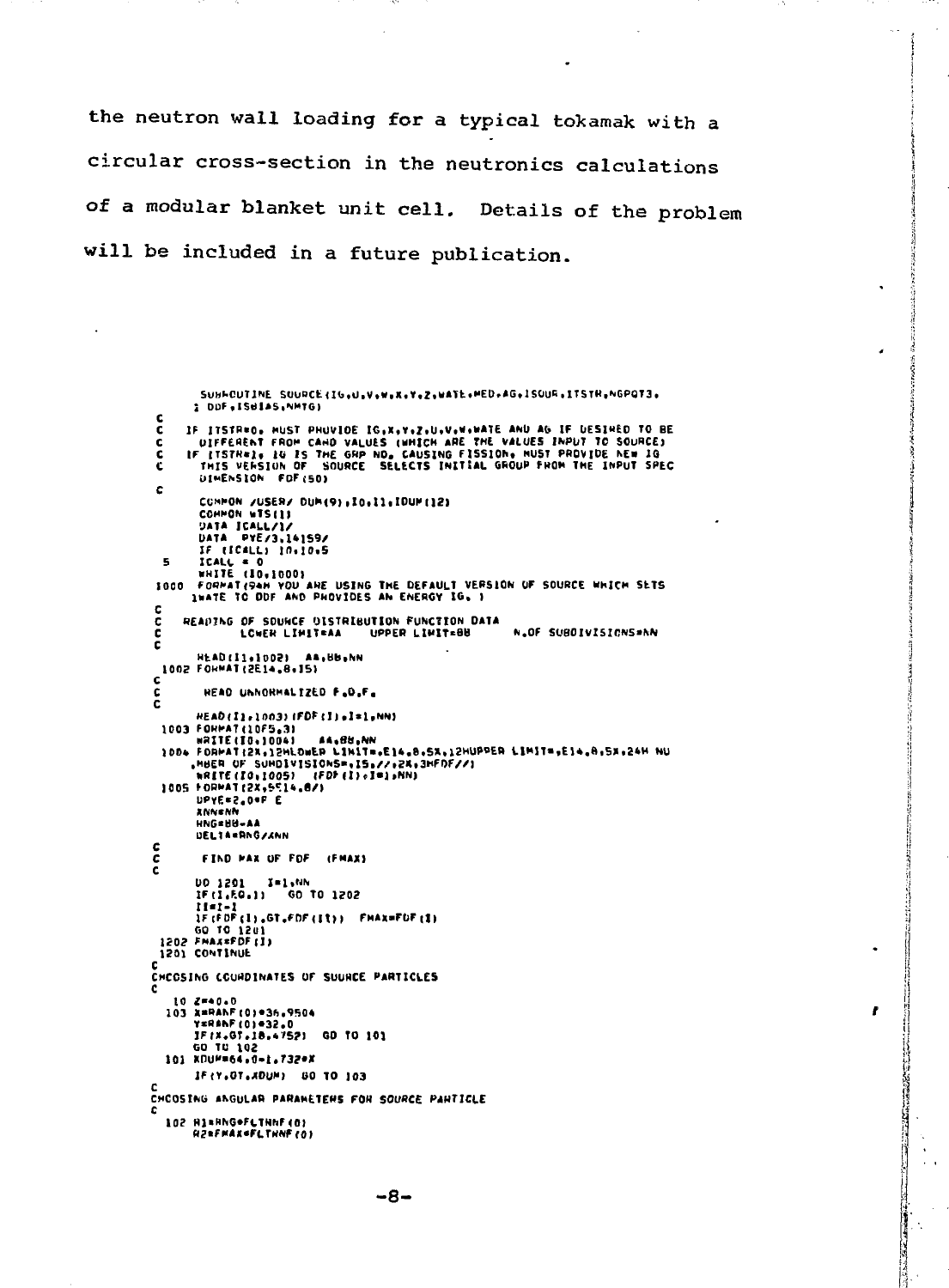| c   |                                                                   |
|-----|-------------------------------------------------------------------|
| c   | DETERMINE INTERVAL NUMBER FOR COS THETA                           |
| Ċ   |                                                                   |
|     | 1=(F1/UELTA) +.99                                                 |
|     | IF (R2.LE.FUF(1)) GD TO 1203                                      |
|     | 50 10 102                                                         |
|     | 1203 w=AA+R1                                                      |
|     | <b>XUUMFACOSIMI</b>                                               |
|     | <b><i>KOUP=SIN (XUUM)</i></b>                                     |
|     | <b>A2=DPYE=FLTRNF(0)</b>                                          |
|     | U=IDUM*COSIR2)                                                    |
|     | V=xCUM=SIN(R2)                                                    |
|     | 1F:150UR115,15,60                                                 |
|     | C 10 IF(150UR) 15,15,60                                           |
| 15  | <b>WATE=DOF</b>                                                   |
|     | IF (15814S) 20.20.25                                              |
| 20  | NUT = 2*NMTG                                                      |
|     | 60 10 30                                                          |
| 25. | Net = 3*NMTG                                                      |
| 30  | $R = FLJRNFIR$                                                    |
|     | DO 35 I=1.NGPOT3                                                  |
|     | IF IR = w75(1+N+T)) 40,40+35                                      |
| 35  | <b>CONTINUE</b>                                                   |
| 40  | 16=1                                                              |
|     | IF (ISBIAS) 60,60,45                                              |
| 45  | 1F (1-1) 60.50.55                                                 |
| 50  | wate = wate=wis(2+NMTG+1)/wis(3+NMTG+1)                           |
|     | <b>60 TO 60</b>                                                   |
| 55  | wATE = wATE=(wTS(2=NHTG+I)=wTS(2=NHTG+1-1))/(wTS(3=NHTG+1)=WTS(3= |
|     | $1116.1 - 111$                                                    |
| 60  | <b>HETURN</b>                                                     |
|     | <b>END</b>                                                        |

#### The PICTURE Routine 4.

This routine is used as an aid in preparing correct PICTURE<sup>(1)</sup> input for the combinational geometry package. displays two-dimensional cuts through the specified threedimensional geometry. Media, regions, or zones may be displayed according to debugging needs. PICTURE uses two related subroutines: PRINT and MESH. Other subroutines from the MORSE package are also called as shown in the hierarchy of subroutines in Figure 1. Figures 2 and 3 show a two-dimensional cut through the geometry of the blanket unit cell for the benchmark problem treated in that report.

1992年10月10日10月12日,1992年1月1日,1992年10月1日,1992年10月1日,1992年1月1日,1992年1月1日,1992年1月1日,1992年1月1日,1992年1月1日,

 $-9-$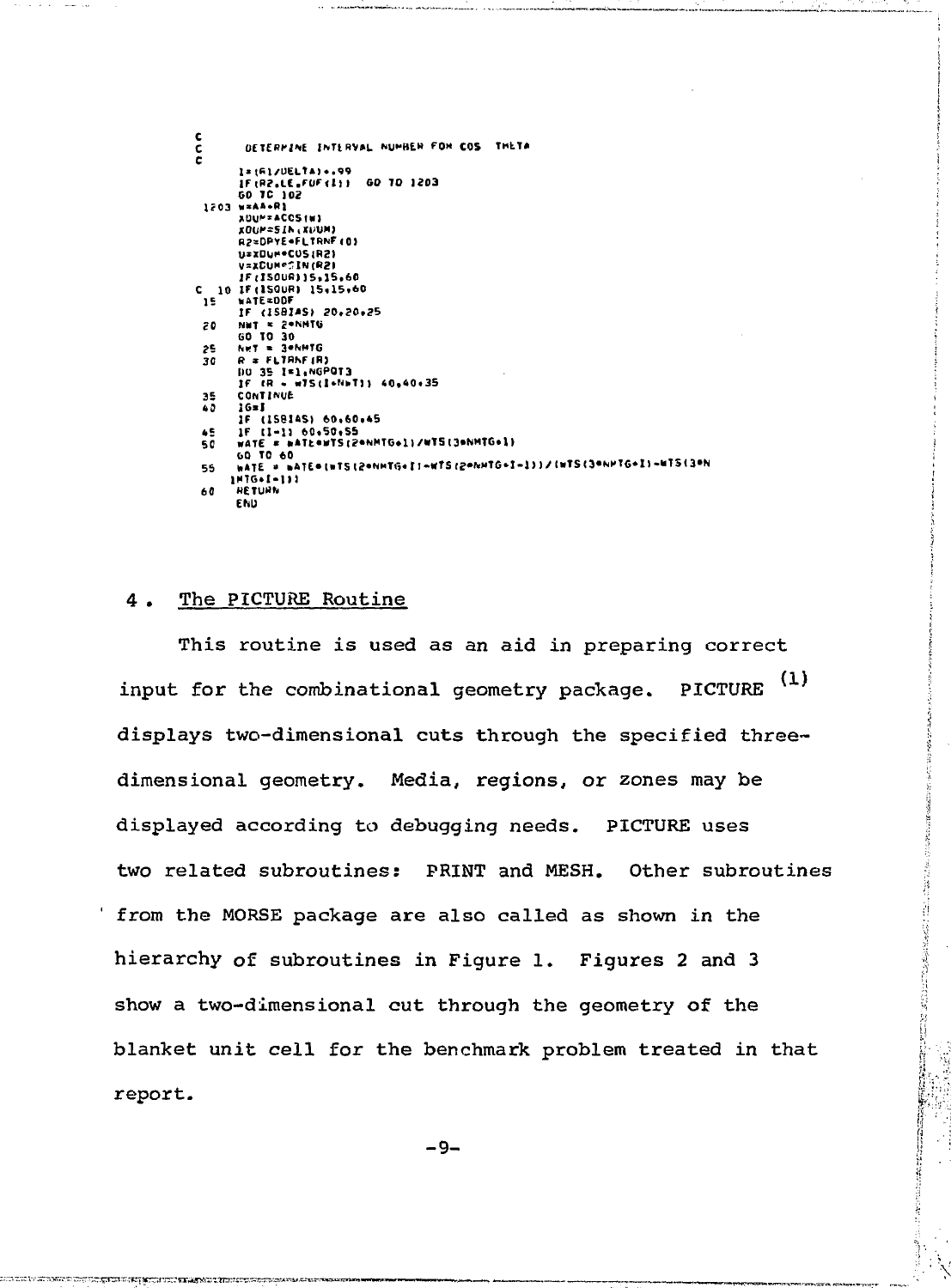

**SERVER AND THE SERVER OF THE 21** 

Figure 1 . Hiearchy of subroutines in the PICTURE program

ř

.<br>ניתן, ישראלי היה לא היה לא נוספים של האפריאי

**The Commission of France**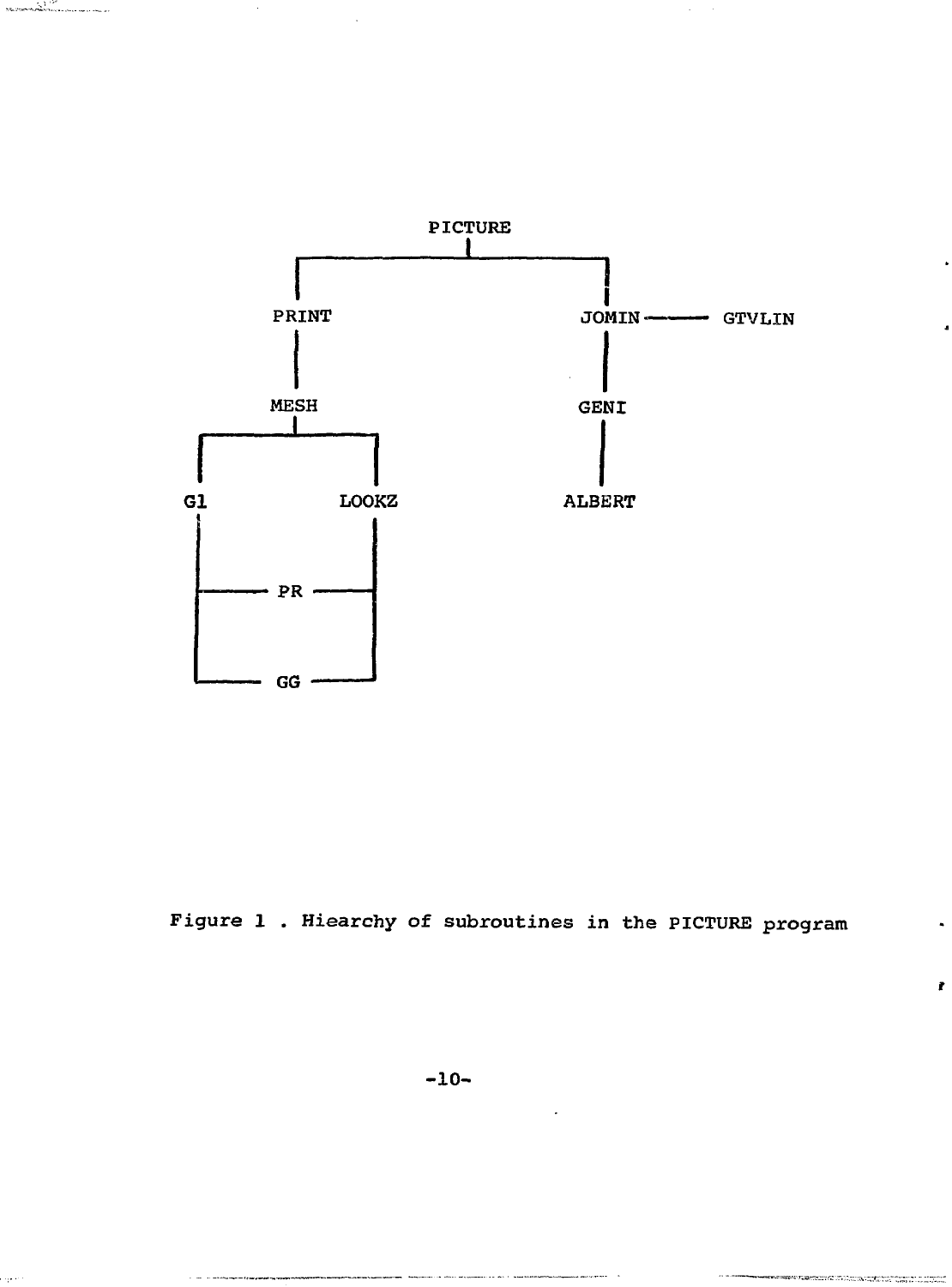| 'rrrrrrrrrrr<br>rrececeered                                                                                                                                                                                                                                                                                                                                                                                                                                                                                                                                                                                                                                        |
|--------------------------------------------------------------------------------------------------------------------------------------------------------------------------------------------------------------------------------------------------------------------------------------------------------------------------------------------------------------------------------------------------------------------------------------------------------------------------------------------------------------------------------------------------------------------------------------------------------------------------------------------------------------------|
| rrerererrerektt<br>រះເ<br>, Arrerete                                                                                                                                                                                                                                                                                                                                                                                                                                                                                                                                                                                                                               |
| uu<br>t<br>t<br>t<br>ш<br>rrrrrrrrrrr<br>٠r<br>errert<br>i<br>t                                                                                                                                                                                                                                                                                                                                                                                                                                                                                                                                                                                                    |
| ţ<br>enenenenen<br>ш<br>Ħ<br>ŧ<br>'rrrrrrr<br>errrrrrrrrrr<br>2223555559                                                                                                                                                                                                                                                                                                                                                                                                                                                                                                                                                                                           |
| ******** <u>******</u> *********                                                                                                                                                                                                                                                                                                                                                                                                                                                                                                                                                                                                                                   |
| <b>CONTRACTES</b><br>۴r<br>55555555                                                                                                                                                                                                                                                                                                                                                                                                                                                                                                                                                                                                                                |
| 2685555<br>rrrrrrrrre<br>m                                                                                                                                                                                                                                                                                                                                                                                                                                                                                                                                                                                                                                         |
| !!!!!!!<br>rrrrrrrrre<br>2555555<br>ະເວລາວາວວາວວາ                                                                                                                                                                                                                                                                                                                                                                                                                                                                                                                                                                                                                  |
| יריריריריריה<br>הררריריריריה<br><b>5555553953333333333333333333</b>                                                                                                                                                                                                                                                                                                                                                                                                                                                                                                                                                                                                |
| theconom<br><b>ננו ככנכננו ננו בננו ננו בנו ליג</b><br>nerrrerr<br>*rrrr^rrrr                                                                                                                                                                                                                                                                                                                                                                                                                                                                                                                                                                                      |
| Innerenn<br>'rrrrrrrrrr<br>u                                                                                                                                                                                                                                                                                                                                                                                                                                                                                                                                                                                                                                       |
| rrrrrrrrrrr                                                                                                                                                                                                                                                                                                                                                                                                                                                                                                                                                                                                                                                        |
| ,,,,,,,,,,,,,,,,,,,,,,,,,,,,,,<br>'rrrrrrrrrr                                                                                                                                                                                                                                                                                                                                                                                                                                                                                                                                                                                                                      |
|                                                                                                                                                                                                                                                                                                                                                                                                                                                                                                                                                                                                                                                                    |
| 722222222222222222222222111111<br>وممع                                                                                                                                                                                                                                                                                                                                                                                                                                                                                                                                                                                                                             |
| нирттік<br>(нни <b>) I</b>                                                                                                                                                                                                                                                                                                                                                                                                                                                                                                                                                                                                                                         |
| 69999999999999999999999999999<br>3 <b>A</b> DANNI I I II<br>errrrrrr<br>ы                                                                                                                                                                                                                                                                                                                                                                                                                                                                                                                                                                                          |
| وددنا<br>нны 111<br>.uuruu                                                                                                                                                                                                                                                                                                                                                                                                                                                                                                                                                                                                                                         |
| 65555555555555555555555555555<br>ansa <mark>itt</mark><br>۰,                                                                                                                                                                                                                                                                                                                                                                                                                                                                                                                                                                                                       |
| 11<br>iMale                                                                                                                                                                                                                                                                                                                                                                                                                                                                                                                                                                                                                                                        |
| 6999999<br>5555555555555555333                                                                                                                                                                                                                                                                                                                                                                                                                                                                                                                                                                                                                                     |
| 5555555555555555555555555555                                                                                                                                                                                                                                                                                                                                                                                                                                                                                                                                                                                                                                       |
|                                                                                                                                                                                                                                                                                                                                                                                                                                                                                                                                                                                                                                                                    |
| 11                                                                                                                                                                                                                                                                                                                                                                                                                                                                                                                                                                                                                                                                 |
|                                                                                                                                                                                                                                                                                                                                                                                                                                                                                                                                                                                                                                                                    |
|                                                                                                                                                                                                                                                                                                                                                                                                                                                                                                                                                                                                                                                                    |
|                                                                                                                                                                                                                                                                                                                                                                                                                                                                                                                                                                                                                                                                    |
| nn<br>errrrrrrrrrr                                                                                                                                                                                                                                                                                                                                                                                                                                                                                                                                                                                                                                                 |
| proceccecer<br>rri                                                                                                                                                                                                                                                                                                                                                                                                                                                                                                                                                                                                                                                 |
| mercerererer<br>Mercerererer                                                                                                                                                                                                                                                                                                                                                                                                                                                                                                                                                                                                                                       |
| errrerrrrrr                                                                                                                                                                                                                                                                                                                                                                                                                                                                                                                                                                                                                                                        |
| .<br>HNNel <mark>i</mark><br>errerrer                                                                                                                                                                                                                                                                                                                                                                                                                                                                                                                                                                                                                              |
| ราวออก<br>ราวออก<br>n<br>rrrrrr<br>didigel                                                                                                                                                                                                                                                                                                                                                                                                                                                                                                                                                                                                                         |
| اممه                                                                                                                                                                                                                                                                                                                                                                                                                                                                                                                                                                                                                                                               |
| ний                                                                                                                                                                                                                                                                                                                                                                                                                                                                                                                                                                                                                                                                |
|                                                                                                                                                                                                                                                                                                                                                                                                                                                                                                                                                                                                                                                                    |
|                                                                                                                                                                                                                                                                                                                                                                                                                                                                                                                                                                                                                                                                    |
| 440 O.O                                                                                                                                                                                                                                                                                                                                                                                                                                                                                                                                                                                                                                                            |
| 111<br>,,,,,,,,                                                                                                                                                                                                                                                                                                                                                                                                                                                                                                                                                                                                                                                    |
| nna dia<br>Nanadia                                                                                                                                                                                                                                                                                                                                                                                                                                                                                                                                                                                                                                                 |
|                                                                                                                                                                                                                                                                                                                                                                                                                                                                                                                                                                                                                                                                    |
| $\begin{smallmatrix} \color{red}{\begin{smallmatrix} \color{red}{\begin{smallmatrix} \color{red}{\begin{smallmatrix} \color{red}{\begin{smallmatrix} \color{red}{\begin{smallmatrix} \color{red}{\begin{smallmatrix} \color{red}{\begin{smallmatrix} \color{red}{\begin{smallmatrix} \color{red}{\begin{smallmatrix} \color{red}{\begin{smallmatrix} \color{red}{\begin{smallmatrix} \color{red}{\begin{smallmatrix} \color{red}{\begin{smallmatrix} \color{red}{\begin{smallmatrix} \color{red}{\begin{smallmatrix} \color{red}{\begin{smallmatrix} \color{red}{\begin{smallmatrix} \color{red}{\begin{smallmatrix} \color{red}{\begin{smallmatrix} \color{red}{$ |
|                                                                                                                                                                                                                                                                                                                                                                                                                                                                                                                                                                                                                                                                    |
|                                                                                                                                                                                                                                                                                                                                                                                                                                                                                                                                                                                                                                                                    |
| 00000000000000000000000000000<br>441 L L L<br>rrr                                                                                                                                                                                                                                                                                                                                                                                                                                                                                                                                                                                                                  |
| <b>ֈ֍ՠ֍ՠՠ֍֍ՠ֍ՠՠՠ֎ՠՠՠ֍ՠֈ</b><br>ֈ֍ՠՠ֎֎ՠ֍֎֎ՠ֎֎ՠ֍֎ՠՠՠ֎ֈ֎֎֎֎֎֎<br>ֈ֍֎֎֎֎֎֎֎֎֎ՠ֎֎ՠ֎֎֎֎ՠՠՠ<br>ннч (111)                                                                                                                                                                                                                                                                                                                                                                                                                                                                                                                                                                  |
| 1111                                                                                                                                                                                                                                                                                                                                                                                                                                                                                                                                                                                                                                                               |
| 1111<br><b>OBONGON NHOUNGEGOG GOOD GOOD DO</b>                                                                                                                                                                                                                                                                                                                                                                                                                                                                                                                                                                                                                     |
| www.caesasasa.comme<br>Lugaasasasasasasa<br>Lugaasasasasasasa                                                                                                                                                                                                                                                                                                                                                                                                                                                                                                                                                                                                      |
| aaaa                                                                                                                                                                                                                                                                                                                                                                                                                                                                                                                                                                                                                                                               |
|                                                                                                                                                                                                                                                                                                                                                                                                                                                                                                                                                                                                                                                                    |
|                                                                                                                                                                                                                                                                                                                                                                                                                                                                                                                                                                                                                                                                    |
|                                                                                                                                                                                                                                                                                                                                                                                                                                                                                                                                                                                                                                                                    |
| มนป<br>0000000000000000000000000000                                                                                                                                                                                                                                                                                                                                                                                                                                                                                                                                                                                                                                |
| ,,,,,,,,,,,,,,,,,,,,,<br>baadrrrrrrrrrr<br>(Hvel                                                                                                                                                                                                                                                                                                                                                                                                                                                                                                                                                                                                                   |
|                                                                                                                                                                                                                                                                                                                                                                                                                                                                                                                                                                                                                                                                    |
|                                                                                                                                                                                                                                                                                                                                                                                                                                                                                                                                                                                                                                                                    |
|                                                                                                                                                                                                                                                                                                                                                                                                                                                                                                                                                                                                                                                                    |
| тЯнааны ааба∩                                                                                                                                                                                                                                                                                                                                                                                                                                                                                                                                                                                                                                                      |
| <b>AATT+AQQUARRASTQ10U0000</b>                                                                                                                                                                                                                                                                                                                                                                                                                                                                                                                                                                                                                                     |
| 00000000008888888888888888                                                                                                                                                                                                                                                                                                                                                                                                                                                                                                                                                                                                                                         |
| n Pi<br>т.                                                                                                                                                                                                                                                                                                                                                                                                                                                                                                                                                                                                                                                         |
| rr <b>paaudaudooddooddaaddaadaaddaadadd</b> rrrrrrr<br>m                                                                                                                                                                                                                                                                                                                                                                                                                                                                                                                                                                                                           |
| rrrrrrrrrr                                                                                                                                                                                                                                                                                                                                                                                                                                                                                                                                                                                                                                                         |
|                                                                                                                                                                                                                                                                                                                                                                                                                                                                                                                                                                                                                                                                    |
|                                                                                                                                                                                                                                                                                                                                                                                                                                                                                                                                                                                                                                                                    |

sng epieja nuit cell. Figure 2. Output of PICTURE for a vertical cut through the blanket

P,

 $-TI-$ 

医粘液 医异常性贫血 医水杨酸 (CLASS To A Tribe Service ARC) (12) 2012 12:20:00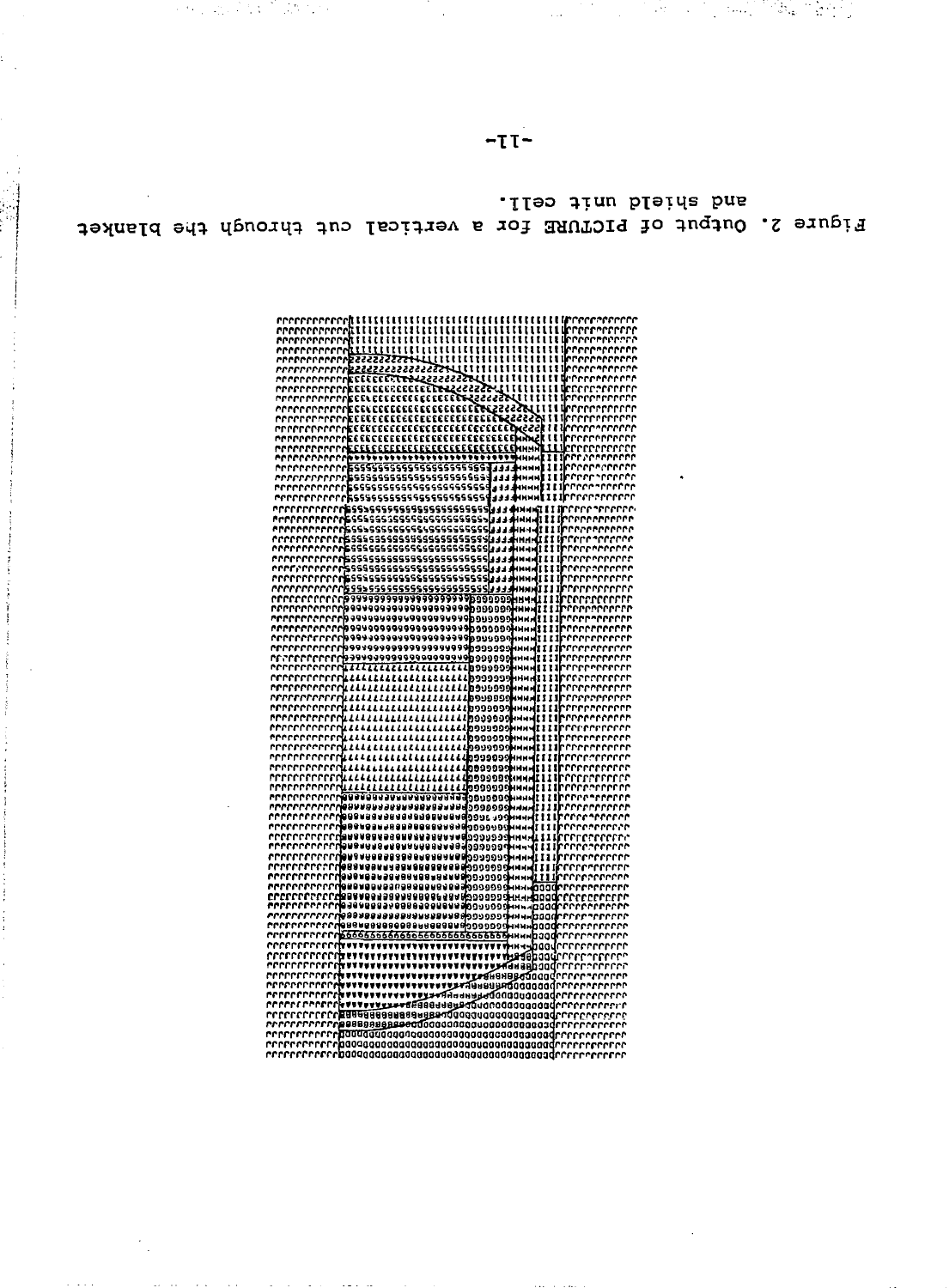| <u>ئىلىنىڭ ئىلىنى ئىلىنى ئىلوگىنى ئىلىنى ئىلىنى ئىلىنى ئىلىنى ئىلىنى ئىلىنى ئىلىنى ئىلىنى ئىلىنى ئىلىنى ئىلىنى ئىلىنى ئىلىنى ئى</u> |  |
|-------------------------------------------------------------------------------------------------------------------------------------|--|
|                                                                                                                                     |  |
|                                                                                                                                     |  |
|                                                                                                                                     |  |
| าการวางการจำการการการการการการการการการการการการการที่พื้น £ £ £ £ £ £ £ £ £ £ £ £ £ £ การการการการการ                              |  |
|                                                                                                                                     |  |
|                                                                                                                                     |  |
|                                                                                                                                     |  |
|                                                                                                                                     |  |
|                                                                                                                                     |  |
|                                                                                                                                     |  |
|                                                                                                                                     |  |
|                                                                                                                                     |  |
|                                                                                                                                     |  |
|                                                                                                                                     |  |
|                                                                                                                                     |  |
|                                                                                                                                     |  |
|                                                                                                                                     |  |
|                                                                                                                                     |  |
|                                                                                                                                     |  |
|                                                                                                                                     |  |
|                                                                                                                                     |  |
|                                                                                                                                     |  |
|                                                                                                                                     |  |
|                                                                                                                                     |  |
|                                                                                                                                     |  |
|                                                                                                                                     |  |
|                                                                                                                                     |  |
|                                                                                                                                     |  |
|                                                                                                                                     |  |
| ากกากกากกากๆไม่ มีมีมีมีมีมีมีมีมีมีมีมีผู้ระธรรรรย์สูงขอขอขอขอขอขอขอขอขอขอกกากกากกากกากกา                                          |  |
|                                                                                                                                     |  |
|                                                                                                                                     |  |
|                                                                                                                                     |  |
|                                                                                                                                     |  |
|                                                                                                                                     |  |
|                                                                                                                                     |  |
|                                                                                                                                     |  |
|                                                                                                                                     |  |
|                                                                                                                                     |  |
|                                                                                                                                     |  |
|                                                                                                                                     |  |
|                                                                                                                                     |  |
|                                                                                                                                     |  |

Figure 3 . Output of PICTURE for a horizontal cut through the blanket and shield unit cell .

a<del>n a maraora para manana pana</del> ban ann an ann an na na banana banana cara an Alba (ba 2000) ann an 1990. Tha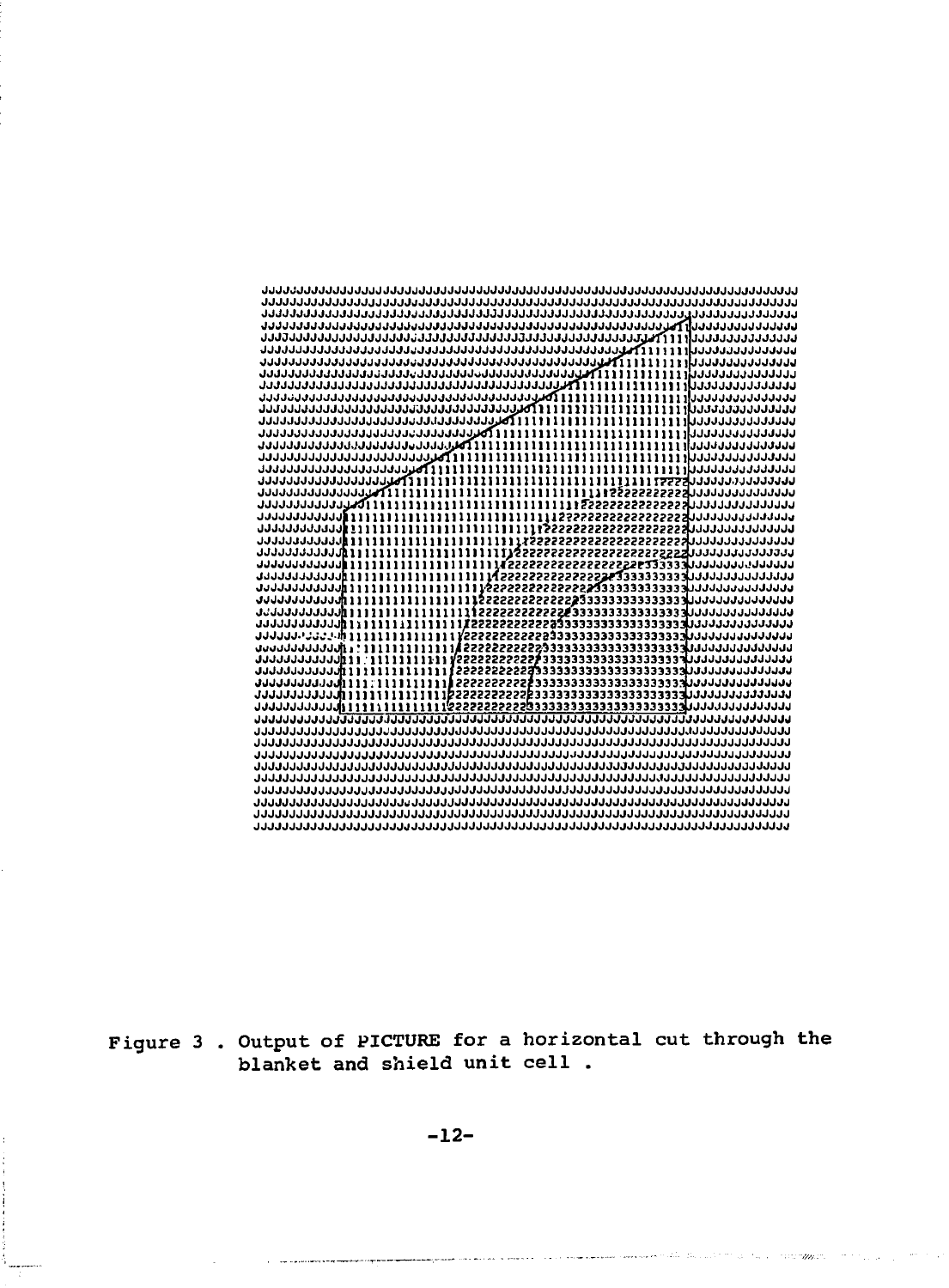#### 5. Deck Organization for the CDC-7600

ż

ĥ

For this Benchmark problem, the blank common area is considered as fitting into short core memory (SCM). A file MRS is attached containing the source routines, and changes to different routines are introduced by use of UPDATE (5). A program library MORSELIB containing the object decks, of routines which were not updated, is then attached to the run. The UPDATE correction cards follow, and then the input data to MORSE. The CDC-7600 control cards, and the UPDATE correction cards are listed below, according to the modifications explained in section 4 for the benchmark problem.

MAGUI.CP70.T100.P666. ACCUUNT (LAZARETH . 128) MAP (ON) ATTACH, OLDPL, MHS, ID=LAZARETH. UPDATE. FINII.A) ATTACH( LIB, MORSELIB, ID=LAZARETH) FILE MORSELIB(CATALOGUED) LIBRARY (LIB)  $L<sub>00</sub>$ .ID, CORRECT #U.MAINI.6  $\mathbf{c}$ **COMMON NC (22000)** COMMON NC (33000) eD.MAIN1.13<br>C COMMON/FISBNK/MFISTPI6) COMMON/FISBNK/MFISTP(6) eu, MAIN1.29<br>C NLFT=22000 NLFT= 33000 *<u>OU.ENDRU.27</u>* DATA MMED/20\*1/ DATA MMED/1000,1,2,3,4,4,4,4,4,3,7,1,1,5,5,6,6,6,1,1000,8,0/  $*1.$ ENDRU.104 **60 TO B6** IF (NREG.EG. 1.OH.NREG.GE.18) \*I.ENDHU.111 **GU TO 90** 86 WTS(L)=0.0 #I.ENDHU.117 GO TO 101 IF (NREG.EQ. 1.OR.NREG.GE.18) ·I.LNDRU.124 **GO TO 105** 101 #75(L)=0.0  $-13-$ 

K)

 $\ddot{\phantom{0}}$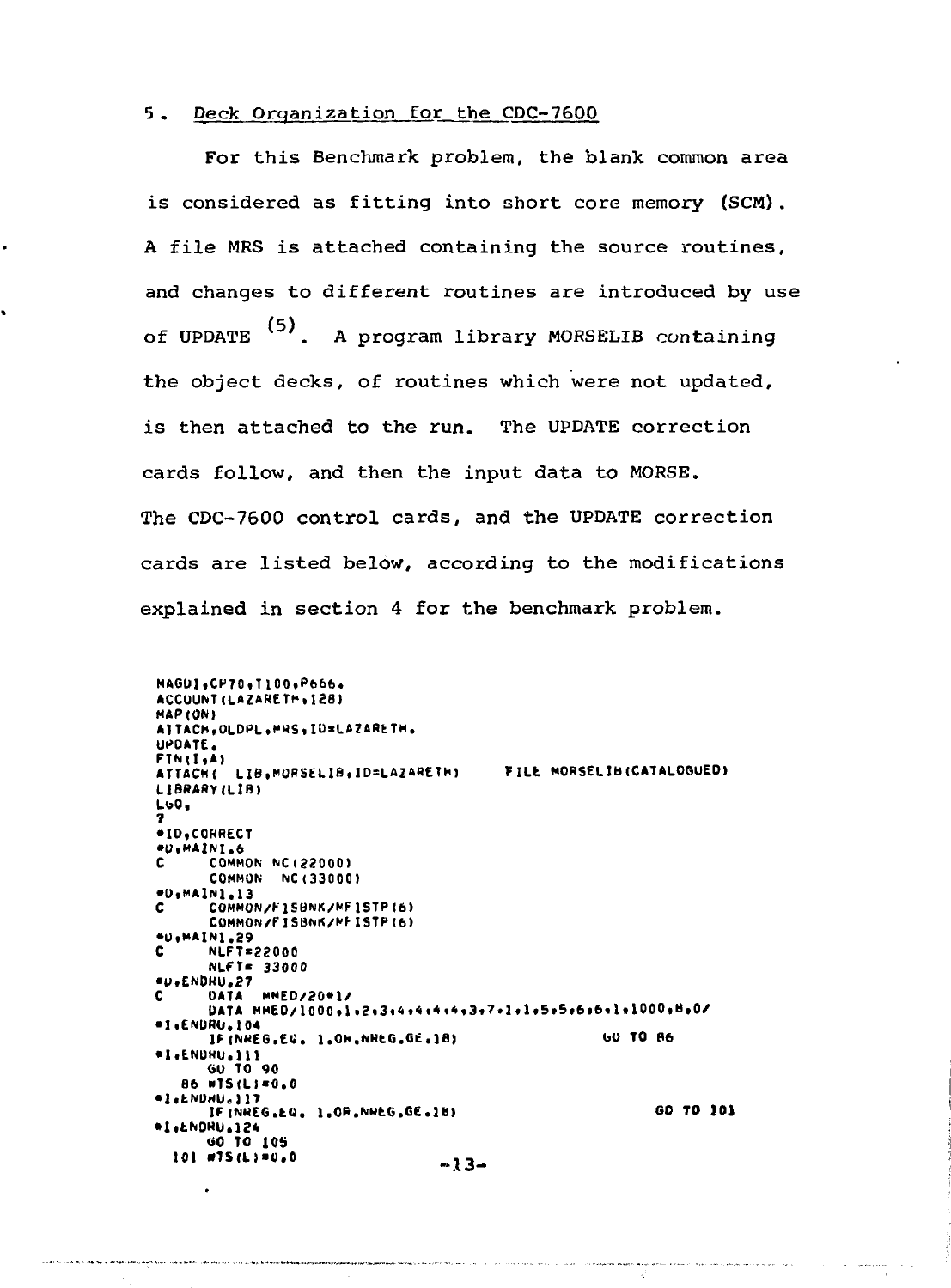```
#D, GENI, 148
       IF (IDBG.EG.U) FETURN
 Ċ.
 *1.GETHU.30
         IF (NMOM.EC.1) 60 TO 55
 #D.GTMED.3
        MDXSEC=1
 c
        MDXSEC=MDGEUM
                                    \ddot{\phantom{a}}-1,1<sub>N</sub>SCO<sub>2</sub>2C
             THAT VERSION FOR THE GENERAL GEOMETRY READS THE REGION
            DETECTORS VOLUMES AND COMPUTES THEIR RECIPROCALS
 \mathbf cĊ
                           IS LAST BOUNDARY CRUSSING DETECTOR
            NOC.
                                        ARE REGION DETECTOR VOLUMES
 c
            VV(1). I=1. ND
 -1.1NSCO.13
        UIMENSION VVIZII
 +1.1NSCO.15
        READ(I1,102) (VV(I),I=1,NO)
   102 FORMAT (UE10.4)
 #U, INSCO.21, INSCO.29
     5 60 (LF) = 1.700 (10-1)NINE CAHOS WERE DELETED HERE
 c
 40,NS1GT,18,NS1GT.20
c
        IF (PNAB+1, ) 3, 1, 3
Ċ
     1 MED=JMED
        GO TO 5
c
#1,NSIGT.21
        IF(MED.EU.1000.CR.MED.E0.0) 60 TO 11
#1,NS167,44
        GO TO 12
    11 TSIG=0.0
       PNAH=0.0
·U.NSIGT.45
c
      HETURN
   12 HETURN
«U, HELCO.3
      SPHENICAL GEOMETRY
Ċ
                                  GENERAL GEOMETRY
*D.RELCO.16.RELCO.29
                           FIFTEEN CARUS WERE DELETED HEME
c
       CALL NSIGTA (160, NMED, TSIG, PNAB)
       CONFWTBC/TSIG
       ID=NREG+1
*INSEXT, SOURC.8
      DIMENSION FOF (50)
*INSERT, SOURC.12
      DATA PYEZ3.141592
*INSENT.SOURC.17
\frac{c}{c}HEAUING OF SQUHCE DISTRIBUTION FUNCTION DATA
                                                      N.OF SUBDIVISIONS=NN
                                 UPPER LIMIT=BB
\frac{c}{c}LOWER LIMIT=AA
      READ($1+1002)
                       AA, BU, NN
 1002 FORMAT (2E14.8.15)
C
Č
       HEAD UNNCHMALIZED F, U.F.
ċ
       READ (II+1003) (FDF(I)+1=1+NA)
 1003 FORMAT (10F5.3)
                         AA, HB, NN
      WHITE (10.1004)
 1004 FORMAT (2K, 12MLONER LIMIT=, E14, 8, SX, 12MUPPER LIMIT=, E14, 8, SX, 24M NU
 Suus runnai (24,12MLUNEH LIMIT#(E14,8,5%)[2MU)<br>|eHER OF SUBDIVISIONS#,15,77,02K,3MFUF77)<br>|WHITE(IO,1005)||FDF(I),1=1,000)<br>|DOS FORMAT{2X,5E14,87)<br>|DOS FORMAT{2X,5E14,87)<br>|EMMARE
      ENNENN
      HNG=BR-AA
      UELTARHNG/XNN
¢
č
       FIND HAX OF FUE (FHAX)
č
      DO 1201
                 I-l.NA
      16 (1.60.1) 60 TO 1202
      1 - 1 - 1IF IFOF (1) , GT .FOF (11)) FMAXAFUE (1)
 1201 CONTINUE
```
**Contract** 

**Contractor** 

```
-14-
```
 $\hat{f}_{\rm{max}}$  , and the second companion of the form of the contract second second

on second easy worker, requestioned by provincial and the countries on processes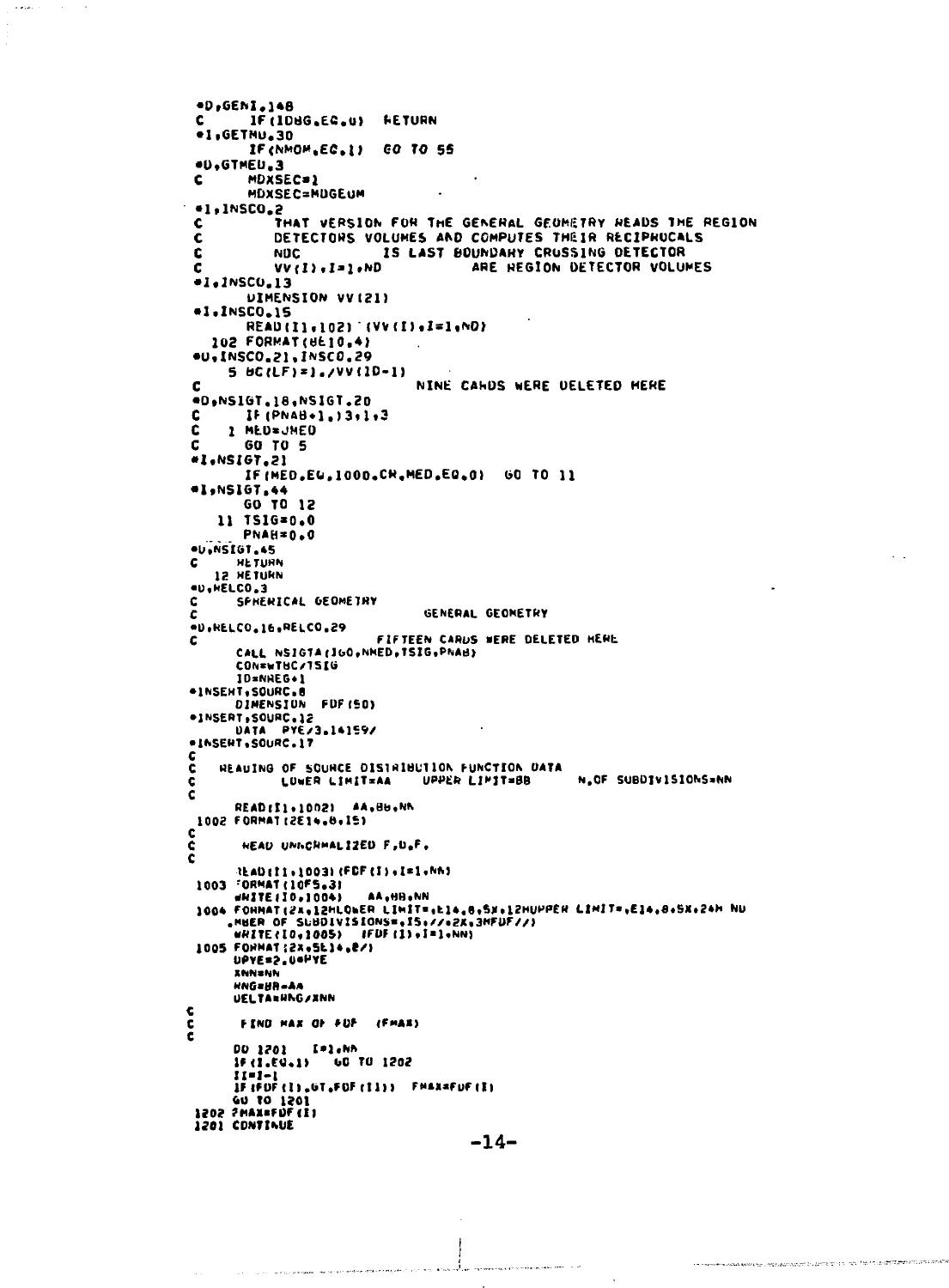```
C<br>CHOOSING COCHUINATES OF SUUHCE PANTICLES
    10 2=40.0
  103 X=RANF (0) = 36.95C+
       V=RANF (0) = 32.0
       IF(X<sub>e</sub>GI.1P.4752) GO TO 101<br>UP(X.GI.1P.4752) GO TO 101
  101 ADUM=64.0-1.732*X
       1F(Y.GT.ADUM) 60 TO 103
C<br>CHOUSING ANGULAR PARAMEYERS FOR SOURCE PARTICLE
c
  102 RI=RNG-FLTRNF (0)
       H2=FMAX=FLTHNF (0)
\mathbf cDETERMINE INTERVAL NUMBER FOR COS THETA
\tilde{\mathbf{c}}c.
       I = (R)/DELTA) ..99
       16 (H2, LE, FDF (1)) 60 TO 1203<br>GD 70 102
 1203 W=AA.RI
       XDUM=ACOS(*)
       ADUM=SIN(ADUM)
       R2=DPYE=FLIRNF(C)
       U=KOUN=CUS (R2)
       V=XUUM=SIN (H2)
*UELETE, SOURC.18
       IF (ISOUM) 15,15,60
C 10 IF(ISOUR) 15+15+60
```
#### $6.$ Input data for the benchmark calculation

Table I shows the listing of the input cards. The MORSE data comprise a problem of 5 batches each of 150 histories. Six groups of neutrons are used. Both splitting and Russian roulette are allowed. The geometry data comprise 25 bodies defining 20 regions in the unit cell. Seven cross-section media are vsed, the albedo medium is numbered 8 and the internal and external void regions are designated by 1000 and 0 respectively. The regions volumes are shown as unity.

Ŕ.

 $\hat{\mathbf{z}}$ 

Ÿ.

 $\gamma$ 

 $\bar{z}$ 

 $\frac{1}{3}$  $\frac{1}{2}$ 

 $\mathbf{r}$ 

ţ.

 $-15-$ 

and the second contract of the contract of the second contract of the second second contract of the second second second second second second second second second second second second second second second second second sec

.<br>Angamatan kata kata kata kata kata ya katika katika katika ta kata ya kata kata ya kata mwaka katika kata kata

 $\sim$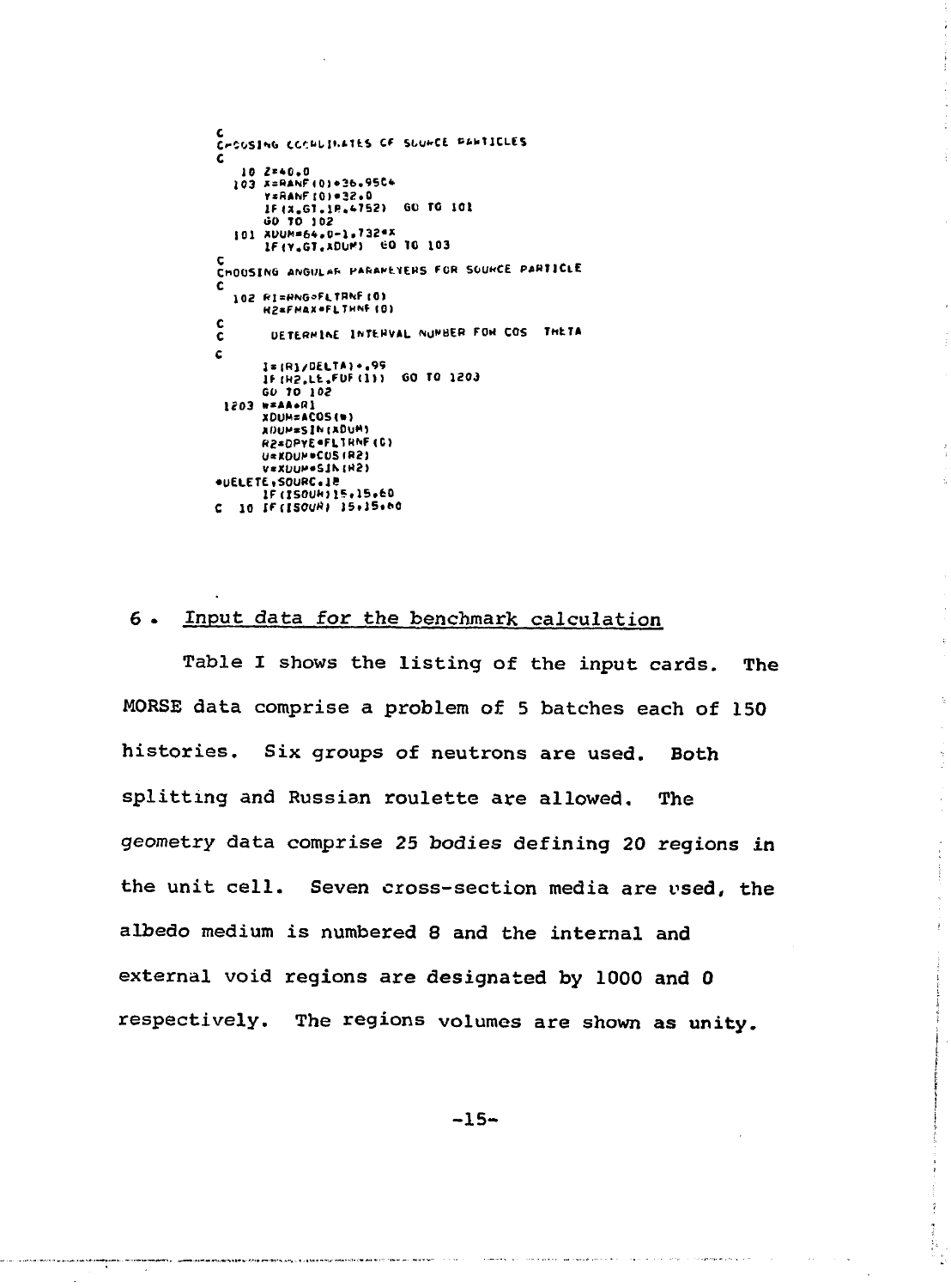Table I. Input data for the benchmark problem

|                   | MURSE UW-BNL      |                                                        | <b>BPL</b>                   | MINAC                                                                                                                             |               | <b>HEX, CELL</b> |   |                                           |              |               | MAGDI RAGMEB   |                             |                |                |     |
|-------------------|-------------------|--------------------------------------------------------|------------------------------|-----------------------------------------------------------------------------------------------------------------------------------|---------------|------------------|---|-------------------------------------------|--------------|---------------|----------------|-----------------------------|----------------|----------------|-----|
| 150               | 250               | 5                                                      | ı                            | 0<br>6                                                                                                                            |               | 6                | 6 | 0                                         |              | 0             | 5              |                             | 7              | 8              |     |
| ı<br>0.0          | ı                 | Ü.<br>0.0                                              |                              | 0.10000E-01.00250E-00.00000E-00.00000E-00.22000E-06<br>•• 0000E • 00 • • 0000E • 00 • • 0000E • 00 • • 0000E • 00 • • 00 00E • 00 |               |                  |   |                                           |              |               |                |                             |                |                |     |
|                   |                   | .14926.08.1350E.08.1221E.08.1105E.08.1000E.08.9048E.07 |                              |                                                                                                                                   |               |                  |   |                                           |              |               |                |                             |                |                |     |
|                   |                   | 00006472261267317161                                   |                              |                                                                                                                                   |               |                  |   |                                           |              |               |                |                             |                |                |     |
| ı                 | 1                 | 0                                                      | o                            | 0<br>20                                                                                                                           | 006           |                  |   |                                           |              |               |                |                             |                |                |     |
| $\bullet$         | ı                 | 0                                                      | o                            | $\mathbf{1}$                                                                                                                      |               |                  |   | 0.10000E+02.10000E-01.10000E-00.00000E+00 |              |               |                |                             |                |                |     |
| -1<br>0           | ٥                 | 0                                                      | o                            |                                                                                                                                   |               |                  |   |                                           |              |               |                |                             |                |                |     |
| з                 | 0                 |                                                        | <b>WORSE-LW-BNL</b>          |                                                                                                                                   |               | UNL MINAC        |   |                                           |              |               | MAGOI RAGHEU   |                             |                |                |     |
| ARR               | 10.0              |                                                        | 0.0                          |                                                                                                                                   | -70.0         |                  |   | 36.9504                                   |              | 0.0           |                |                             | $-70.0$        |                |     |
|                   |                   | 18,4752                                                | 32.0                         |                                                                                                                                   | -70.0         |                  |   | $0 - 0$                                   |              | 32.0          |                |                             | $-70.0$        |                |     |
|                   | $0 - 0$           |                                                        | $0 - 0$                      |                                                                                                                                   | 250.0         |                  |   | 36.9504                                   |              | O.O           |                |                             | <b>250.0</b>   |                |     |
|                   |                   | 18.4752<br>1562.                                       | 32.0<br>2673.                |                                                                                                                                   | 250.<br>3764. |                  |   | 0.0<br>4851.                              |              | 32,0<br>1234. |                |                             | 250.0<br>5876. |                |     |
| RPP               | 2                 | $-40.0$                                                |                              | •72.0                                                                                                                             |               | $-40.0$          |   |                                           | $+72.0$      |               | $-110,0$       |                             |                | $+250.0$       |     |
| HPP               | э                 | $-50.0$                                                |                              | $-82.0$                                                                                                                           |               | $-50.0$          |   |                                           | $+82.0$      |               | $-120.0$       |                             |                | •260.0         |     |
| HCC               | ۰                 | 0.0                                                    |                              | 0.0                                                                                                                               |               | 48.5             |   |                                           | 0.0          |               |                | 0.0                         |                | 106.5          |     |
|                   |                   | 32.0                                                   |                              |                                                                                                                                   |               |                  |   |                                           |              |               |                |                             |                |                |     |
| HCC               | 5                 | 0.0                                                    |                              | 0.0                                                                                                                               |               | 47.5             |   |                                           | 0.0          |               |                | 0.0                         |                | 110.0          |     |
| RCC               | 6                 | 29.25<br>0.0                                           |                              | 0.O                                                                                                                               |               | 65.0             |   |                                           | 0.0          |               |                | 0.0                         |                | 25.0           |     |
|                   |                   | 26.75                                                  |                              |                                                                                                                                   |               |                  |   |                                           |              |               |                |                             |                |                |     |
| HCC               | 7                 | $0 - 0$                                                |                              | 0.0                                                                                                                               |               | 85.0             |   |                                           | $0 - 0$      |               |                | $\mathbf{0}$ , $\mathbf{0}$ |                | 60.0           |     |
|                   |                   | 24.25                                                  |                              |                                                                                                                                   |               |                  |   |                                           |              |               |                |                             |                |                |     |
| ACC               | 8                 | 0.0                                                    |                              | 0.0                                                                                                                               |               | 151.0            |   |                                           | 0,0          |               |                | 0.0                         |                | 15.0           |     |
| <b>HPP</b>        |                   | 7.5                                                    |                              |                                                                                                                                   |               |                  |   |                                           |              |               |                |                             |                |                |     |
| RPP               | ۰<br>10           | -2.5<br>$-5.0$                                         |                              | 30.0<br>35.0                                                                                                                      |               | -2.5<br>$-5.0$   |   |                                           | 30.0<br>35.0 |               | 137.0<br>117.0 |                             |                | 138.0<br>138.0 |     |
| APP               | 11                | -10.0                                                  |                              | 37.5                                                                                                                              |               | $-10.0$          |   |                                           | 37.5         |               |                | 97.0                        |                | 138.0          |     |
| HPP               | 12                | -2.5                                                   |                              | 30.0                                                                                                                              |               | -2.5             |   |                                           | 30.0         |               |                | 67.0                        |                | 68.0           |     |
| RPP               | 13                | $-5.0$                                                 |                              | 35.0                                                                                                                              |               | -5.0             |   |                                           | 35.0         |               | 67.0           |                             |                | 77.5           |     |
| RPP               | 14                | - 7.5                                                  |                              | 37,5                                                                                                                              |               | $-7.5$           |   |                                           | 37,5         |               | 67.0           |                             |                | 87.0           |     |
| <b>RPP</b>        | 15                | -5.0                                                   |                              | 37.5                                                                                                                              |               | $-5.0$           |   |                                           | 37.5         |               | 190,0          |                             |                | 250.0          |     |
| <b>HPP</b><br>SPH | 16<br>17          | -20.0<br>$0 - 0$                                       |                              | 45.0<br>0.0                                                                                                                       |               | $-20.0$<br>100.0 |   |                                           | 45.0<br>50.0 |               | 102.0          |                             |                | 250.0          |     |
| SPH               | 18                | 0.0                                                    |                              | 0.0                                                                                                                               |               | 100.0            |   |                                           | 47,25        |               |                |                             |                |                |     |
| sPH               | 19                | $\mathbf{u}$ . O                                       |                              | 0.0                                                                                                                               |               | 104.0            |   |                                           | 50.0         |               |                |                             |                |                |     |
| SPH ·             | 20                | $0 - 0$                                                |                              | $0 - Q$                                                                                                                           |               | 104.0            |   |                                           | +7.25        |               |                |                             |                |                |     |
| RPP               | 21                | -12.5                                                  |                              | 40.0                                                                                                                              |               | -12.5            |   |                                           | 40.S         |               | 87.0           |                             |                | 138.0          |     |
| <b>HPP</b><br>SPH | 22                | -15.0                                                  |                              | 52.S                                                                                                                              |               | -15.0            |   |                                           | 52.5<br>50.0 |               | 67,0           |                             |                | 130.0          |     |
| upp               | 23<br>24          | $\bm{0}$ . O<br>-15.0                                  |                              | 0.0<br>52.5                                                                                                                       |               | 100.0<br>-15.0   |   |                                           | 52.5         |               | 67,0           |                             |                | 130.0          |     |
| HPP               | 25                | $-15.0$                                                |                              | 52.5                                                                                                                              |               | $-15.0$          |   |                                           | 52.5         |               | 67.0           |                             |                | 130.0          |     |
| END               |                   |                                                        |                              |                                                                                                                                   |               |                  |   |                                           |              |               |                |                             |                |                |     |
| 1                 | 200H              | ı                                                      | -17                          | -16                                                                                                                               |               | -220A            |   | 1.                                        |              | 23            | -4             |                             |                | -16            | -24 |
| г                 | 20                | 1                                                      | 17                           | -18                                                                                                                               |               | -16              |   |                                           |              |               |                |                             |                |                |     |
| з                 | 20                | 1                                                      | 18                           |                                                                                                                                   | 5             | -22              |   | -16                                       |              |               |                |                             |                |                |     |
| ٠                 | 20                | 1                                                      | 12                           |                                                                                                                                   | 5             |                  |   |                                           |              |               |                |                             |                |                |     |
| 5                 | 20                | ı                                                      | 6                            | 14                                                                                                                                |               | -12              |   | -21                                       |              |               |                |                             |                |                |     |
| 6<br>Ŧ            | 20<br>20          | ı<br>1                                                 | 7<br>$\overline{\mathbf{r}}$ | 21<br>-11                                                                                                                         |               | -11<br>$-10$     |   | -14                                       |              |               |                |                             |                |                |     |
|                   | 20                | 1                                                      | 7                            | 10                                                                                                                                |               | -9               |   |                                           |              |               |                |                             |                |                |     |
| ۰                 | 20                | Ã                                                      | ٠                            | $\overline{\phantom{a}}$                                                                                                          |               |                  |   |                                           |              |               |                |                             |                |                |     |
| 10                | 20                | ı                                                      | 20                           | -5                                                                                                                                |               | 16               |   | -21                                       |              | -8            |                |                             |                |                |     |
| 11                | 29                | ı                                                      | 19                           | -50                                                                                                                               |               | 16               |   | -8                                        |              | ۰             |                |                             |                |                |     |
| 12<br>13          | 20<br><b>200H</b> | $\bullet$<br>$\mathbf{I}$                              | 一角<br>-19                    | 16                                                                                                                                |               | -15              |   | -80H                                      |              | 1             | 19.            |                             |                | 16             | -22 |
|                   |                   | -4                                                     |                              |                                                                                                                                   |               |                  |   |                                           |              |               |                |                             |                |                |     |
| 14                | 20                | ı                                                      | 15                           |                                                                                                                                   |               |                  |   |                                           |              |               |                |                             |                |                |     |
| 15                | 20                | ı                                                      | -5                           | -6                                                                                                                                |               | 14               |   | $-12$                                     |              |               |                |                             |                |                |     |
| 16                | 20                | t                                                      | 5                            | -7                                                                                                                                |               | 21.              |   | $-14$                                     |              | -4            |                |                             |                |                |     |
| 17<br>19          | 200R<br>20        | 1<br>ı                                                 | $\clubsuit$<br>25            | $^{\circ}$<br>÷۰                                                                                                                  |               | 180P             |   | - 20                                      |              | $\mathbf{1}$  |                | ٠                           |                | -5             |     |
| 19                | 20                | \$                                                     | -1                           |                                                                                                                                   |               |                  |   |                                           |              |               |                |                             |                |                |     |
| 20                | 20                | Ĩ                                                      | -2                           |                                                                                                                                   |               |                  |   |                                           |              |               |                |                             |                |                |     |
| END               |                   |                                                        |                              |                                                                                                                                   |               | $-16-$           |   |                                           |              |               |                |                             |                |                |     |

 $-16-$ 

 $\pi_{1},\pi_{2},\cdots,\pi_{k}$  (  $\beta_{i}$  ) and (

.<br>Peri  $\bar{\rho}_0$ 

 $\bar{\rho}$  . والمحاد

 $\frac{1}{2}$  ,  $\alpha$  ,  $\alpha$  ,  $\alpha$  ,  $\alpha$  ,  $\alpha$ 

 $\pmb{\ell}$ 

للتراسي وسيقو ووالحالى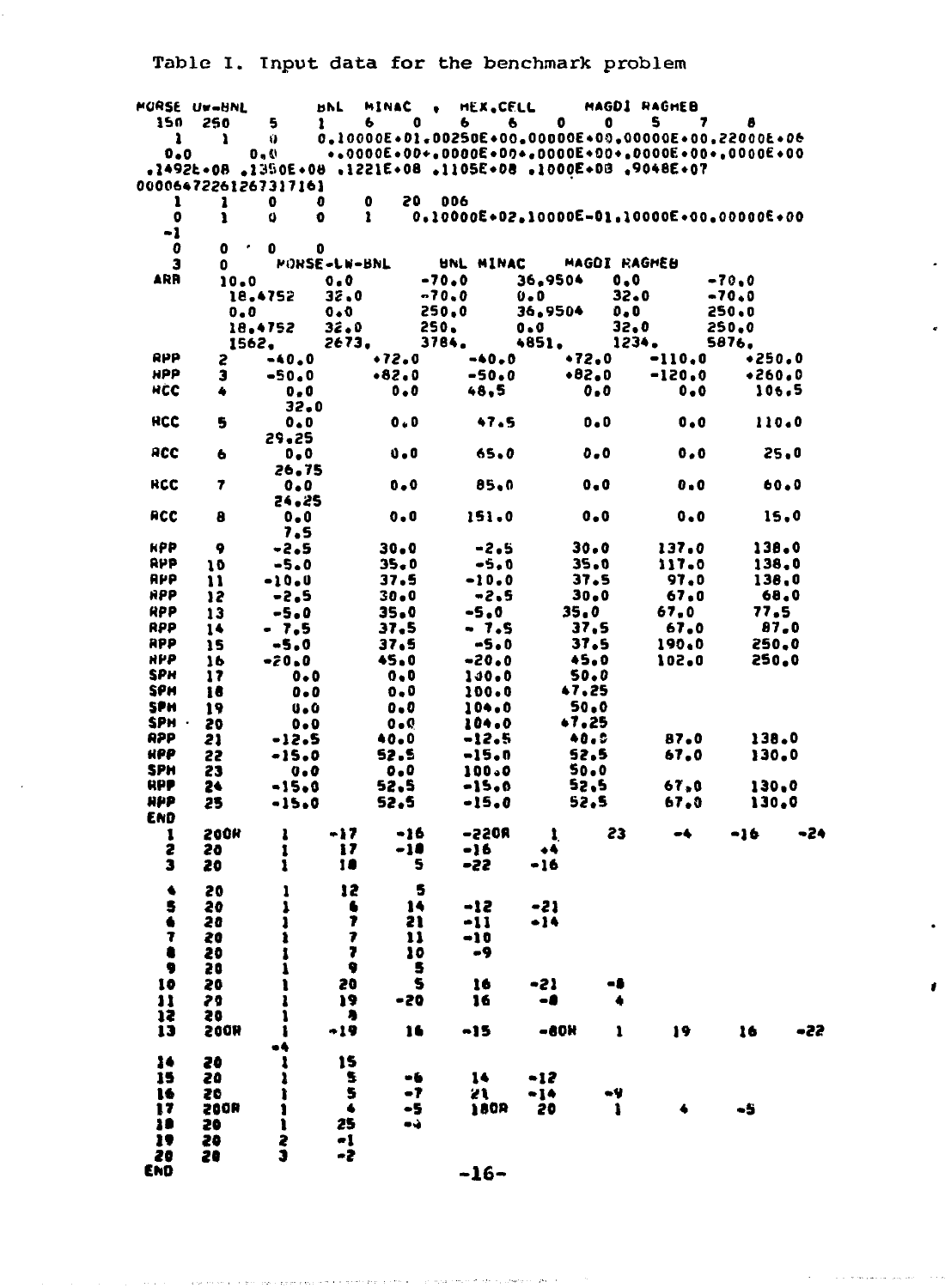Table I. (Continued)

|           | 1                    | 2                    | з       | 4                                                                                                                              |                                                  | 5   | 6                                  | 7                    |          | л      | 9                  |                | 10 | 11       | 12 |             | 13       | 14          |     |                                |
|-----------|----------------------|----------------------|---------|--------------------------------------------------------------------------------------------------------------------------------|--------------------------------------------------|-----|------------------------------------|----------------------|----------|--------|--------------------|----------------|----|----------|----|-------------|----------|-------------|-----|--------------------------------|
|           | 15<br>1000           | 16<br>ı              | 17<br>г | 16<br>з                                                                                                                        |                                                  | 19  | 20<br>4                            |                      |          |        | 3                  |                | 7  | ı        | ı  |             | s        | ь           |     |                                |
|           | 6                    | 6                    | ı       | 1000                                                                                                                           |                                                  | 8   | 0                                  |                      |          |        |                    |                |    |          |    |             |          |             |     |                                |
|           |                      |                      |         | +10000E+01+10000E+01+10000E+01+10000E+01+10000E+01+10000E+01+10000E+01+                                                        |                                                  |     |                                    |                      |          |        |                    |                |    |          |    |             |          |             |     |                                |
|           |                      |                      |         | +10000E+01+10000E+01+10000E+01+10000E+01+10000E+01+10000E+01+10000E+01+<br>+10000E+01+10000E+01+10000E+01+10000E+01+10000E+01+ |                                                  |     |                                    |                      |          |        |                    |                |    | 1.0      |    |             |          |             |     |                                |
|           |                      |                      |         | SIX GPOUPS CHOSS-SECTICNS FOR CODE                                                                                             |                                                  |     |                                    |                      |          |        |                    | ™URSE          |    |          |    |             |          |             |     |                                |
|           | ь                    | ь                    | 0       | o                                                                                                                              |                                                  | 6   | 9                                  | 4                    |          | 7      | 4                  |                | 11 | ۰        | 2  |             | 0        |             |     |                                |
|           | 1                    | 0<br>35612- 6        | 0       | 0                                                                                                                              | ο.                                               | 0   | ٥                                  | 0<br>39757-4         |          | 0      | Ð<br>14269– 4 SR   |                | 0  | ٥        | ο. |             |          |             |     | ı                              |
|           |                      | 36969-6              |         |                                                                                                                                | ٥.                                               |     | 40973-                             |                      | -4       |        | 20443- 4           |                |    |          |    | 50001- 6 4M |          |             | ٥.  | 5                              |
|           |                      | 33017- 6             |         |                                                                                                                                | ο.                                               |     | 41905-                             |                      | -4       |        | 21305– 4           |                |    | 54621– 6 |    |             |          | 47287- 8    |     | 3<br>4                         |
| зR        |                      | ۰.<br>28400- 6       |         |                                                                                                                                | ٥.                                               |     |                                    | 42581- 4             |          |        | $21903 - 4$        |                |    | 61129-6  |    |             |          | 85392- 8    |     |                                |
|           |                      | 97701– B             | 2H      |                                                                                                                                | $\mathbf{0}$ .                                   |     |                                    |                      |          |        |                    |                |    |          |    |             |          |             |     | 5<br>6                         |
|           |                      | 23298- e             |         |                                                                                                                                | ٥.                                               |     |                                    | 42921-4              |          |        | 22+12- 4           |                |    | 69712- 6 |    |             |          | $14651 - 7$ |     | 7                              |
|           |                      | 16870- 7<br>18724- 6 |         | 18496-                                                                                                                         | - 7<br>о.                                        |     |                                    | 0.<br>42831– 4       |          |        | 21885- 4           |                |    | 80200- 6 |    |             |          | 25381- 7    |     | 8<br>9                         |
|           |                      | 21131- 1             |         | 30667-                                                                                                                         | 7                                                |     |                                    | 32350- 7             |          |        |                    |                |    |          |    |             |          |             |     | 10                             |
| зR<br>ЭR  |                      | ο.<br>$\mathbf{0}$ , |         | 52215-<br>55307+                                                                                                               | - 4<br>۰                                         | 5k  |                                    | ۰.<br>31950- 6       | 4R       |        |                    | 0,             |    |          |    |             |          |             |     | 1                              |
| 39        |                      | ο.                   |         | 57268-                                                                                                                         | 4                                                |     |                                    | 40674- 6             | 4R       |        |                    | ο.             |    |          |    |             |          |             |     |                                |
| ЗΗ        |                      | 0.                   |         | 58244-                                                                                                                         | ٠                                                |     |                                    | 48593-6              | 4R       |        |                    | ο.             |    |          |    |             |          |             |     |                                |
| 3R<br>3H  |                      | 0.<br>$\mathbf{0}$ , |         | 57978-<br>56190-                                                                                                               | ۰                                                |     |                                    | 54069-6<br>55854- 6  | 48<br>4R |        |                    | о.<br>о.       |    |          |    |             |          |             |     |                                |
| 34        |                      | ο.                   |         | 52215-                                                                                                                         | ٠                                                | 5R  |                                    | о.                   |          |        |                    |                |    |          |    |             |          |             |     |                                |
| зR        |                      | ο.                   |         | 55307-                                                                                                                         | ٠                                                |     |                                    | 31950-6              | -4 R     |        |                    | $\mathbf{o}$ . |    |          |    |             |          |             |     |                                |
| 3R<br>38  |                      | ۰.<br>$\mathbf{0}$ , |         | 57268-<br>58244-                                                                                                               | ٠<br>4                                           |     |                                    | 40674- b<br>48593- 6 | 4R<br>4H |        |                    | ο.<br>٥.       |    |          |    |             |          |             |     |                                |
| ЗΗ        |                      | ٥.                   |         | 57978-                                                                                                                         | 4                                                |     |                                    | 54069- 6             | -4R      |        |                    | 0.             |    |          |    |             |          |             |     |                                |
| ЗR        |                      | $\mathbf{0}$ .       |         | 56190-                                                                                                                         | ٠                                                |     |                                    | 55854- 6             | 4R       |        |                    | ٥.             |    |          |    |             |          |             |     |                                |
| зR<br>3H  |                      | ٥.<br>0.             |         | 52215-4<br>55307-                                                                                                              | 4                                                | su  |                                    | о.<br>31950- 6 4R    |          |        |                    | ο.             |    |          |    |             |          |             |     |                                |
| ЗR        |                      | Ο,                   |         | 57268-                                                                                                                         | ۰                                                |     | $40674 - 6$                        |                      | -4.R     |        |                    | ۰.             |    |          |    |             |          |             |     | 23456123456123456              |
| зĦ<br>38  |                      | ٥.                   |         | 58244-                                                                                                                         | ۰                                                |     | 48593- 6                           |                      | -4 R     |        |                    | ο.             |    |          |    |             |          |             |     |                                |
| 31        |                      | о.<br>ο.             |         | 57978-<br>56190-                                                                                                               | ٠<br>٠                                           |     | 54069- h<br>55854- 6               |                      | 4H<br>4R |        |                    | ٥.<br>٥.       |    |          |    |             |          |             |     |                                |
|           |                      | 32994– 6             |         |                                                                                                                                | ο.                                               |     | $14146 - 4$                        |                      |          |        | 48894– 5           |                | 5R |          | ٥. |             |          |             |     | ı                              |
|           | 36838- 6<br>41946- 6 |                      |         |                                                                                                                                | $\mathbf{o}_\bullet$<br>$\mathfrak{o}_{\bullet}$ |     | 14976-<br>15834- 4                 | -4                   |          |        | 49780-<br>50347- 5 | 5              |    | 31814– 5 |    | 4R          | 72915-6  |             | ٥.  | 2<br>3                         |
| 34        |                      | о.                   |         |                                                                                                                                |                                                  |     |                                    |                      |          |        |                    |                |    | 33603- 5 |    |             |          |             |     | ۸                              |
|           | 46633- 6             |                      |         |                                                                                                                                | c.                                               |     | 16622- 4                           |                      |          |        | $50550 - 5$        |                |    | 35031- 5 |    |             | 82515- 6 |             |     | 5                              |
|           |                      | 51034- 6 28          |         |                                                                                                                                | ο.                                               |     |                                    |                      |          |        |                    |                |    |          |    |             |          |             |     | 6                              |
|           | 52027- 6             |                      |         | 48249-                                                                                                                         | ۰.                                               |     | 17369- 4                           |                      |          |        | 50708-5            |                |    | 36747- 5 |    |             |          | 94082- 6    |     | 7<br>a                         |
|           | 55596-<br>58+62-     | -6<br>-6             |         |                                                                                                                                | 6<br>о.                                          |     | 16034- +                           | ۰.                   |          |        | 50656– 5           |                |    | 38115- 5 |    |             |          | 10429- 5    |     | 9                              |
|           |                      | 60973- 6             |         | 53065- 6                                                                                                                       |                                                  |     | 42685- 6                           |                      |          |        |                    |                |    |          |    |             |          |             |     | 10                             |
| 38<br>311 |                      | о.<br>۰.             |         | 13595- 4<br>13830- 4                                                                                                           |                                                  | 5R  | 72922- 5                           | о.                   | 48       |        |                    | ٥.             |    |          |    |             |          |             |     | 1                              |
| JA        |                      | ο.                   |         | 13973-                                                                                                                         | ۰                                                |     | 77841- 5                           |                      |          |        | 55463-             | 6              | 3R |          | ٥. |             |          |             |     | e<br>S                         |
| 38        |                      | о.                   |         | $1 - 021 -$                                                                                                                    | ۰                                                |     | 82453- 5                           |                      |          |        | 65683- 6           |                |    | 58. – 7  |    | 58          |          | 0,          | - 7 |                                |
| 38        |                      | υ.<br>ο.             |         | 1.045-                                                                                                                         | ۰                                                |     | 86682- 5                           |                      |          |        | 77598- 6           |                |    | 65746-7  |    |             | 69208-   |             |     | 456                            |
| зñ        |                      | ٥.                   |         | $14030 - 4$                                                                                                                    |                                                  |     | 89653~ 5                           |                      |          |        | 90374- 6           |                |    | 74941- 7 |    |             | 81161-7  |             |     | 7                              |
| ЗH        | 13055- 6             | 0.                   |         | $52215 - 4$                                                                                                                    |                                                  | -58 |                                    | ο.                   |          |        |                    |                |    |          |    |             |          |             |     | ø                              |
| зA        |                      | 0.                   |         | 55307-                                                                                                                         | ٠                                                |     | 31950- 6                           |                      | 4 N      |        |                    | ۰.             |    |          |    |             |          |             |     | $\frac{1}{2}$<br>$\frac{3}{4}$ |
| 3H        |                      | 0.                   |         | 57268-                                                                                                                         |                                                  |     | 40674- б                           |                      | 4R       |        |                    | σ.             |    |          |    |             |          |             |     |                                |
| 3H<br>3H  |                      | ۰.<br>ο,             |         | 58244-<br>57978-                                                                                                               | ٠                                                |     | 48593- 6<br>54069- 6               |                      | 4R<br>48 |        |                    | о,<br>۰.       |    |          |    |             |          |             |     | 5                              |
| 3N        |                      | 0.                   |         | 56170-                                                                                                                         | ٠                                                |     | 55854- 6                           |                      | 4R       |        |                    | ο.             |    |          |    |             |          |             |     | 6                              |
| зH        |                      | ٥,                   |         | 52215-4 5R                                                                                                                     | $\bullet$                                        |     |                                    | ٥.                   |          |        |                    |                |    |          |    |             |          |             |     | ı                              |
| 31<br>JН  |                      | ο.<br>٥.             |         | 55307-<br>57268-                                                                                                               | ٠                                                |     | 31850 <b>- 0</b> 4H<br>40674- 6 4R |                      |          |        |                    | ۰.<br>۰.       |    |          |    |             |          |             |     | てつも                            |
| 38        |                      | ο.                   |         | 56244-                                                                                                                         | 4                                                |     | 48593- 6 4R                        |                      |          |        |                    | σ.             |    |          |    |             |          |             |     |                                |
| Э×<br>38  |                      | ٥.<br>۰.             |         | 57978-<br>56190-                                                                                                               | ۰<br>٠                                           |     | 54069- 6 44<br>55854- 6 66         |                      |          |        |                    | ٥.<br>0.       |    |          |    |             |          |             |     | 5<br>6                         |
|           | ı                    |                      |         | -1+,755öL-01                                                                                                                   |                                                  |     |                                    |                      |          |        |                    |                |    |          |    |             |          |             |     |                                |
|           | とうみんも                |                      |         | +2+,3334E+03                                                                                                                   |                                                  |     |                                    |                      |          |        |                    |                |    |          |    |             |          |             |     |                                |
|           |                      |                      |         | -3-,403EE-01<br>~4+.80+0E-01                                                                                                   |                                                  |     |                                    |                      |          |        |                    |                |    |          |    |             |          |             |     |                                |
|           |                      |                      |         | $*2*.3334E-03$                                                                                                                 |                                                  |     |                                    |                      |          |        |                    |                |    |          |    |             |          |             |     |                                |
|           |                      |                      |         | 3+.4038L-01<br>-4+,B040E-01                                                                                                    |                                                  |     |                                    |                      |          |        |                    |                |    |          |    |             |          |             |     |                                |
|           | 15                   |                      |         | 1+,555fL=03                                                                                                                    |                                                  |     |                                    |                      |          |        |                    |                |    |          |    |             |          |             |     |                                |
|           |                      |                      |         | -4+,3334E-03                                                                                                                   |                                                  |     |                                    |                      |          |        |                    |                |    |          |    |             |          |             |     |                                |
|           | 6<br>7               |                      |         | -3•,603AE-U1<br>-3•.40086-01                                                                                                   |                                                  |     |                                    |                      |          | $-17-$ |                    |                |    |          |    |             |          |             |     |                                |

į

**Signal** 

الووائق وبالاعوار وبالتوارد ومحافره والمحفظ فالتجا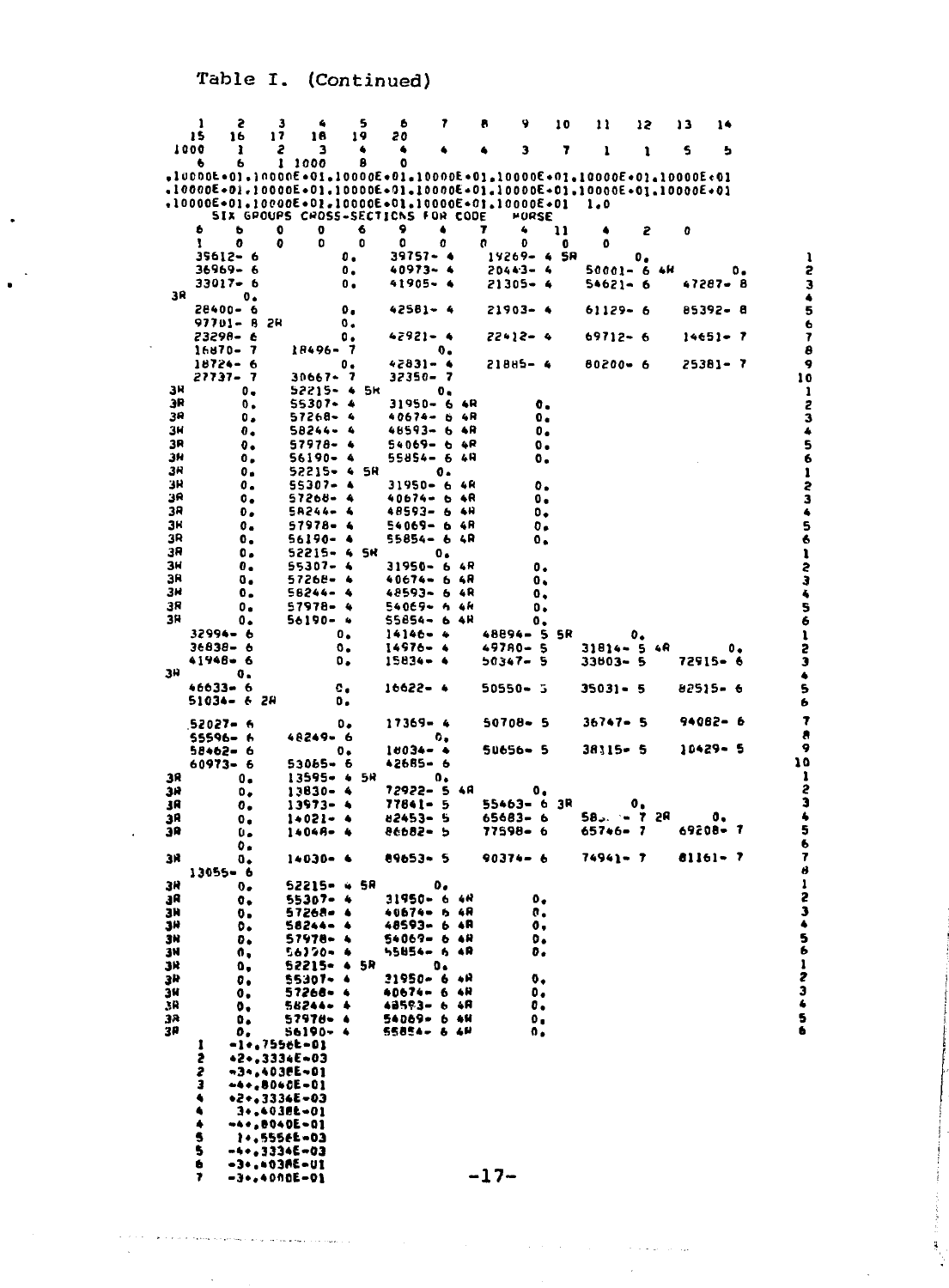$\ddot{\phantom{0}}$ 

 $\hat{\mathcal{A}}$ 

|                                                              | ANALYSIS DATA               |           |                      |         |                      | ٠                   |              |     |                                                                            |         |     |
|--------------------------------------------------------------|-----------------------------|-----------|----------------------|---------|----------------------|---------------------|--------------|-----|----------------------------------------------------------------------------|---------|-----|
| 21                                                           | 0                           | 0         | 0                    | 0       | 4                    | 22                  | $\mathbf{0}$ |     |                                                                            |         |     |
| $1 - 0$                                                      |                             | 1.0       |                      | 1.0     |                      |                     |              |     |                                                                            |         |     |
| $1 - 0$                                                      |                             | 1.0       |                      | 1.0     |                      |                     |              |     |                                                                            |         |     |
| 1.0                                                          |                             | 1.0       |                      | 1.0     |                      |                     |              |     |                                                                            |         |     |
| $1 - 0$                                                      |                             | $1 - 0$   |                      | 1.0     |                      |                     |              |     |                                                                            |         |     |
| 1.0                                                          |                             | $1 - 0$   |                      | 1.0     |                      |                     |              |     |                                                                            |         |     |
| 1.0                                                          |                             | $1 - 0$   |                      | 1.0     |                      |                     |              |     |                                                                            |         |     |
| $1 - 0$                                                      |                             | $1 - 0$   |                      | 1.0     |                      |                     |              |     |                                                                            |         |     |
| 1.0                                                          |                             | 1.0       |                      | 1.0     |                      |                     |              |     |                                                                            |         |     |
| 1.0                                                          |                             | 1.0       |                      | 1.0     |                      |                     |              |     |                                                                            |         |     |
| 1.0                                                          |                             | $1 - 0$   |                      | 1.0     |                      |                     |              |     |                                                                            |         |     |
| $1 - 0$                                                      |                             | $1 - 0$   |                      | 1.0     |                      |                     |              |     |                                                                            |         |     |
| $1 - 0$                                                      |                             | 1.0       |                      | $1 - 0$ |                      |                     |              |     |                                                                            |         |     |
| $1 - 0$                                                      |                             | $1 - 0$   |                      | 1.0     |                      |                     |              |     |                                                                            |         |     |
| 1.0                                                          |                             | 1.0       |                      | 1.0     |                      |                     |              |     |                                                                            |         |     |
| $1 - 0$                                                      |                             | 1.0       |                      | 1.0     |                      |                     |              |     |                                                                            |         |     |
| 1.0                                                          |                             | 1.0       |                      | 1.0     |                      |                     |              |     |                                                                            |         |     |
| $1 - 0$                                                      |                             | $1 - 0$   |                      | 1.0     |                      |                     |              |     |                                                                            |         |     |
| $1 - 0$                                                      |                             | 1.0       |                      | $1 - 0$ |                      |                     |              |     |                                                                            |         |     |
| $\lambda - 0$                                                |                             | 1.0       |                      | $1 - 0$ |                      |                     |              |     |                                                                            |         |     |
| $1 - 0$                                                      |                             | 1.0       |                      | $1 - 0$ |                      |                     |              |     |                                                                            |         |     |
| 1.0                                                          |                             | 1.0       |                      | 1.0.    |                      |                     |              |     |                                                                            |         |     |
|                                                              | *TRITIUM BREEDING IN MINAC* |           |                      |         |                      |                     |              |     |                                                                            |         |     |
| NEUTRONS/(CM2+SEC)                                           |                             |           |                      |         |                      |                     |              |     |                                                                            |         |     |
|                                                              |                             |           |                      |         |                      |                     |              |     | $1.0000E + 001.0000E + 001.0000E + 001.0000E + 001.0000E + 001.0000E + 00$ |         |     |
| LI<br>$\mathbf{7}$                                           | (N, T)                      |           | <b>REACTION RATE</b> |         |                      |                     |              |     |                                                                            |         |     |
| 3,2924E=013,5918E=013,8763E=014,0802E=014,1632E=014,2086E=01 |                             |           |                      |         |                      |                     |              |     |                                                                            |         |     |
| LI 6                                                         | $(N \cdot T)$               |           | <b>REACTION RATE</b> |         |                      |                     |              |     |                                                                            |         |     |
| 2.5580E-022.8350E-023.2290E-023.5900E-024.0120E-024.5290E-02 |                             |           |                      |         |                      |                     |              |     |                                                                            |         |     |
| <b>NIOBIUM</b>                                               |                             | (N.ALPHA) |                      |         | <b>REACTION RATE</b> |                     |              |     |                                                                            |         |     |
|                                                              |                             |           |                      |         |                      |                     |              |     | 9.2200E-038.0300E-036.3800E-034.9100E-033.6200E-032.5800E-03               |         |     |
| 1                                                            |                             |           |                      |         |                      |                     |              |     |                                                                            |         |     |
| 1.0                                                          | 1.0                         |           | 1.0                  |         | 1.0                  |                     | 1.0          |     | 1.0                                                                        | 1.0     | 1.0 |
| 1.0                                                          | $1 - 0$                     |           | 1.0                  |         | I.0                  |                     | 1.0          |     | 1.0                                                                        | $I - 0$ | 1.0 |
| 1.0                                                          | 1.0                         |           | $1 - 0$              |         | 1.0                  |                     | 1.0          |     | 1.0                                                                        |         |     |
| 0.0                                                          |                             | 1.0       |                      |         | 40                   |                     |              |     |                                                                            |         |     |
| $0 - 0$<br>0.0                                               | 0.0                         | $0 - 0$   | 0.0                  | 0.0     | 0.0                  | 0.0                 | 0.0          | 1.0 |                                                                            |         |     |
| 2.0<br>$3 - 0$                                               | 4.0                         | 6.0       | 7.0                  | 9.0     |                      | 11.0 12.0 14.0 16.0 |              |     |                                                                            |         |     |
| 17.0 18.0 19.0 21.0 22.0 23.0 24.0 24.0 26.0 26.0            |                             |           |                      |         |                      |                     |              |     |                                                                            |         |     |
| 28.0 28.0 29.0 27.0 25.0 23.0 22.0 22.0 20.0 20.0            |                             |           |                      |         |                      |                     |              |     |                                                                            |         |     |

 $\bullet$ 

 $-18-$ 

 $\sim$  .

الفاطم والفهري الراقدات والعدة

 $\sim$   $\omega$ 

للموادين والمحوضة فعاقبت والمتارين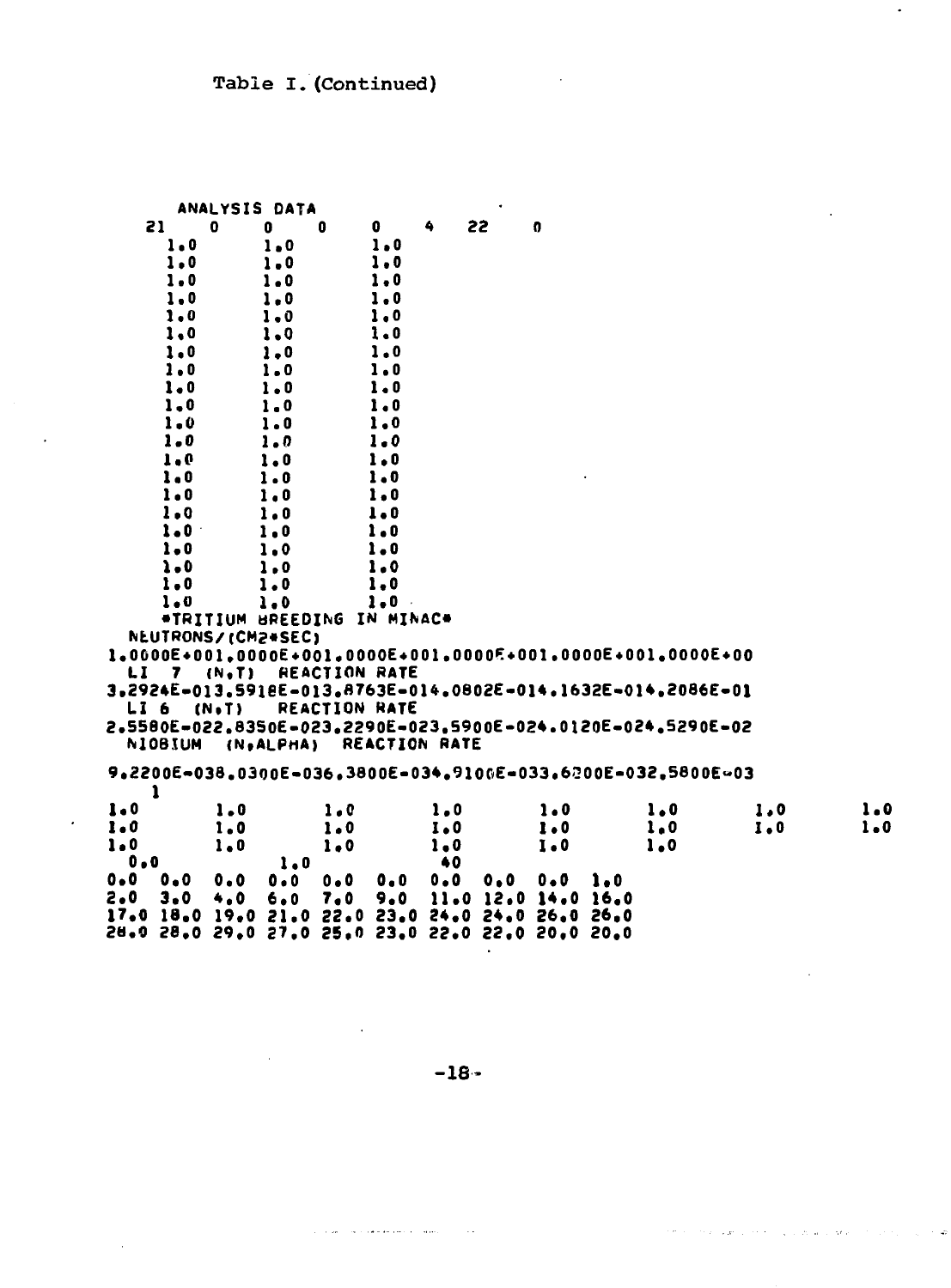Table II . Sample output for the benchmark problem

 $\mathcal{A}$  .

 $\bullet$ 

**BNL MINAC . HEX.CELL** MORSE UW-BNL  $NQUT$ NGPOTNe **NSTRT= 130 NMUSTE** 250 **NITS\*** S.  $\mathbf{I}$ 6. NCOLTP\* **NMGP= NHTG= IADJME** NGPUTG# 6  $\mathbf{a}$ 6.  $\mathbf{0}$  $\mathbf{0}$ **MAXIMUM EXECUTION TIME = 5 MINUTES** HEDIA= **MEDALB=**  $\mathbf{7}$  $\mathbf{R}$ ISBIAS= **ISCUR# NGPFS\*** 0 NHESPE  $\mathbf{0}$  $\mathbf{1}$  $\mathbf{I}$ **EBOTG=0.** #TSTRT=1.0000E+00 EBOTN=2.5000E-03 TCUT=0. VELTH=2.2000E+05  $25TRT = 0.$ YSTRT= 0. AGSTRT= 0. XSTHT\* 0. UINP= 0. VINP= 0. WINP# 0. GROUP PARAMETENS. GROUP NUMBERS GREATER THAN 6 CORRESPOND TO SECONDARY PARTICLES GROUP UPPER EDGE VELOCITY **LEVI** (CM/SEC) 1.4920E+07 5.2134E+09 1 Ż.  $1 - 3500E + 07$ 4,9586E+09 з  $1.2210E + 07$ 4.7164E+09  $\clubsuit$ 1.1050E+07 4,4868E+09 5 1.0000E+07 4.2681E+09 6 9.0480E+06 2.2000E+05 INITIAL RANDOM NUMBER = 20001057152522261031 *WXREG= 20*  $NPASE = 0$ NOLEAK= 0 IEBIAS= 0 MAXGP= 6 NSPLT= 1 NKILL= 1 NEIGHT STANDARDS FOR SPEITTING AND RUSSIAN ROULETTE AND PATHLENGTH STRETCHING PARAMETERS NGP1 NOG NGP2 NRG1 NDRG NRG2 WTLOW1 WTHIH1 **WTAVE1** XNU  $1.0000E+01$   $1.0000E+02$   $1.0000E-01$  0. o -1  $\mathbf{a}$  $\mathbf{a}$  $\mathbf{r}$  $\mathbf{0}$ NSQUR= 0 MFISTP= 0  $NQRMF = 0$ NKCALC= 0

 $-55-$ 

 $\mathbb{R}^{\mathbb{N}}$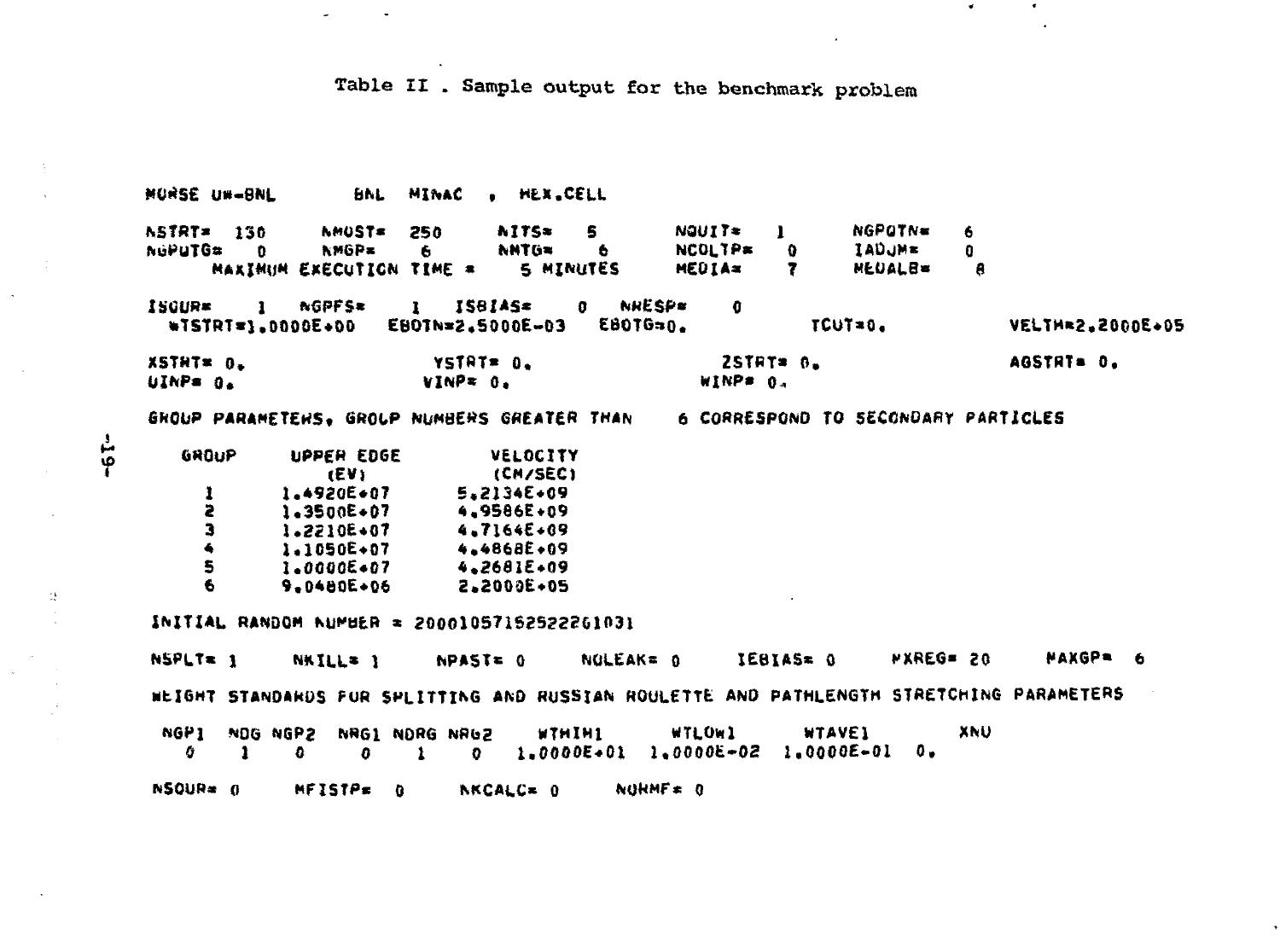Table II. (Continued)

 $\sim$ 

 $\bullet$ 

 $\sim$ 

IVCPT =  $3$ 

 $\bullet$ 

 $IBBG = 0$ 

 $\Delta \phi$ 

|               |               |                     |                  | <b>BODY DATA</b>  |                       |                  |                  |         |
|---------------|---------------|---------------------|------------------|-------------------|-----------------------|------------------|------------------|---------|
| <b>AHB</b>    | 1             | ο.<br>.1847520E+02  | 0.               | $-17000000000002$ | $-3695040E+02$        | $\mathbf{0}$ .   | $-100000000002$  | 3       |
|               |               | ο.                  | .3200000E.02     | $-.7000000E-02$   | о.                    | .3200000E.02     | $-100000000002$  |         |
|               |               | .1847520E+02        | Ο.               | .2500000E+03      | .3695040E+02          | $\mathbf{0}$ .   | .2500000E.03     |         |
|               |               | $.1562000E + 04$    | .3200000E.02     | .2500000E+03      | ο.                    | .3200000E+02     | .2500000E+03     |         |
|               |               |                     | $.2673000E+04$   | .3784000E.04      | .4851006E+04          | $.1234000E+04$   | .5876000E+04     |         |
|               |               |                     | $\mathbf{0}$ .   | $-100000000001$   | $\mathbf{0}$ .        | $\mathbf{0}$ .   |                  |         |
|               |               |                     | $-4660255E+00$   | $-4999998E+00$    | ο.                    | .3199999E+02     |                  |         |
|               |               |                     | $\mathbf{0}$ .   | $-.1000000E-01$   | $\mathbf{0}$ .        | $.3200000E+02$   |                  |         |
|               |               |                     | $-100000000001$  | ο.                | о.                    | О.               |                  |         |
|               |               |                     | О.               | $\mathbf{0}$ .    | $-1000000E + 01$      | .7000000E+02     |                  |         |
|               |               |                     | 0.               | О.                | $-10000000001$        | .2500000E+03     |                  |         |
| <b>RPP</b>    |               |                     | .1847520E+02     | $.6000000E + 01$  |                       |                  |                  |         |
|               | г             | $-4000000E + 02$    | $.7200000E - 02$ | $-400000000002$   | .7200000E+02          | $-.110000000003$ | •2500000E+03     | 35      |
| <b>HPP</b>    | 3             | $-.5000000E + 02$   | .8200000E+02     | $-1500000000002$  | $.8200000E + 02$      | $-.1200000E+03$  | $-2600000E + 03$ | 43      |
| RCC           | 4             | $\mathbf{0}$ .      | $\mathbf{0}$ .   | $-4850000E + 02$  | 0.                    | ο.               | +1065000E+03     | 51      |
|               |               | .3200000E+02        |                  |                   |                       |                  |                  |         |
| <b>RCC</b>    | 5             | $\mathbf{0}$ .      | ο.               | .4750000E+02      | $0 -$                 | $\mathbf{0}$ .   | $-1100000E - 03$ |         |
|               |               | .2925000E+02        |                  |                   |                       |                  |                  | 60      |
| <b>KCC</b>    | 6             | $\mathbf{0}$ .      | 0.               | $.6500000E - 02$  | ٥.                    | $\mathbf{0}$ .   |                  |         |
|               |               | .2675000E+02        |                  |                   |                       |                  | .2500000E+02     | 69      |
| <b>HCC</b>    | 7             | $\mathbf{0}$ .      | ο.               | $.8500000E + 02$  | о.                    |                  |                  |         |
|               |               | .2425000E+02        |                  |                   |                       | $\mathbf 0$ .    | $-6000000E + 02$ | 78      |
| <b>HCC</b>    | 8             | $\mathbf{0}$ .      | $\mathbf{0}$ .   | $.1510000E+03$    | 0.                    |                  |                  |         |
|               |               | .7500000E+01        |                  |                   |                       | $\mathbf{0}$ .   | +1500000E+02     | 87      |
| <b>RPP</b>    | 9             | $-42500000E+01$     | .3000000E 02     | $-2500000E - 01$  |                       |                  |                  |         |
| <b>HPP</b>    | 10            | $-15000000E+01$     | .3500000E+02     |                   | $-3000000E - 02$      | $.1370000E + 03$ | $-1380000E + 03$ | 96      |
| <b>HPP</b>    | $\mathbf{11}$ | $-1000000E + 02$    | .3750000E+02     | $-0.500000000001$ | $-3500000E + 02$      | $-1170000E - 03$ | $.1380000E + 03$ | 104     |
| <b>HPP</b>    | 12            | $-.2500000E+01$     | $-3000000E + 02$ | $-.1000000E.02$   | .3750000E-02          | $.9700000E*02$   | .1380000E+03     | 112     |
| <b>HPP</b>    | 13            | $-.500000000001$    |                  | $-.2500000E+01$   | .3000000E+02          | $.6700000E*02$   | $.6800000E - 02$ | 120     |
| <b>HPP</b>    | 14            | $-.7500000E+01$     | .3500000E+02     | $-15000000E+01$   | .3500000E+02          | $.6700000E+02$   | $.7750000E + 02$ | 128     |
| <b>RPP</b>    | 15            | $-.5000000E*01$     | .3750000E+02     | $-.7500000E+01$   | .3750000E+02          | $.6700000E + 02$ | +8700000E+02     | 136     |
| <b>HPP</b>    | 16            |                     | .3750000E+02     | $-15000000E + 01$ | .3750000E+02          | .1900000E+03     | .2500000E+03     | $1 - 4$ |
| <b>SPH</b>    | 17            | $-4200000000002$    | $-4500000E + 02$ | $-.2000000E-02$   | $-4500000E + 02$      | $.1020000E + 03$ | .2500000E+03     | 152     |
| <b>SPH</b>    | 18            | ο.                  | $\mathbf{e}$ .   | $-1000000E + 03$  | $-50000000E + 02 - 0$ |                  | $-0.$            | 160     |
| <b>SPH</b>    | 19            | $\mathbf{0}$ .      | 0.               | $-1000000E - 03$  | $*4725000E*02$        | $-0$ .           | $-0.$            | 168     |
| <b>SPH</b>    |               | ο.                  | $\mathbf{0}$ .   | $-1040000E + 03$  | $.5000000E - 02$      | $-0$ .           | $-0.$            | 176     |
| <b>RPP</b>    | 20            | $\mathbf{0}$ .      | ο.               | $-1040000E + 03$  | $*4725000E*02 - 0$    |                  | $-0.$            | 184     |
| <b>HPP</b>    | 21            | $-.1250000E + 02$   | $-4000000E + 02$ | $-1250000E+02$    | $*4000000E*02$        | .8700000E+02     | $-138000000003$  | 192     |
|               | 22            | $-.1500000E+02$     | $.5250000E + 02$ | $-.1500000E-02$   | $.5250000E + 02$      | $-6700000E + 02$ | $.1300000E + 03$ | 200     |
| SPH           | 23            | о.                  | ο.               | .1000000E+03      | $.50000006*02 - 0.$   |                  | $-0.$            | 208     |
| <b>RPP</b>    | 24            | $-1500000000002$    | .5250000E+02     | $-.1500000E+02$   | .5250000E+02          | .6700000E.C2     | $.1300000E + 03$ | 216     |
| RPP           | 25            | $-.1500000E+02$     | .5250000L+02     | $-1500000E+02$    | .5250000E+02          | $.6700000E+02$   |                  |         |
| <b>END</b>    |               | $26 - 0.$           | $-0.$            | $-0.$             | $-0.$                 | -0.              | $.1300000E + 03$ | 224     |
| <b>NUMBER</b> | 0F            | <b>BODIES</b><br>25 |                  |                   |                       |                  | $-0.$            | 232     |
| LLNGTH        | OF            | FPD-ARRAY<br>237    |                  |                   |                       |                  |                  |         |

 $-02-$ 

Πł

 $\hat{\mathcal{A}}$ 

 $\sim 10^7$ 

**Legal Annual**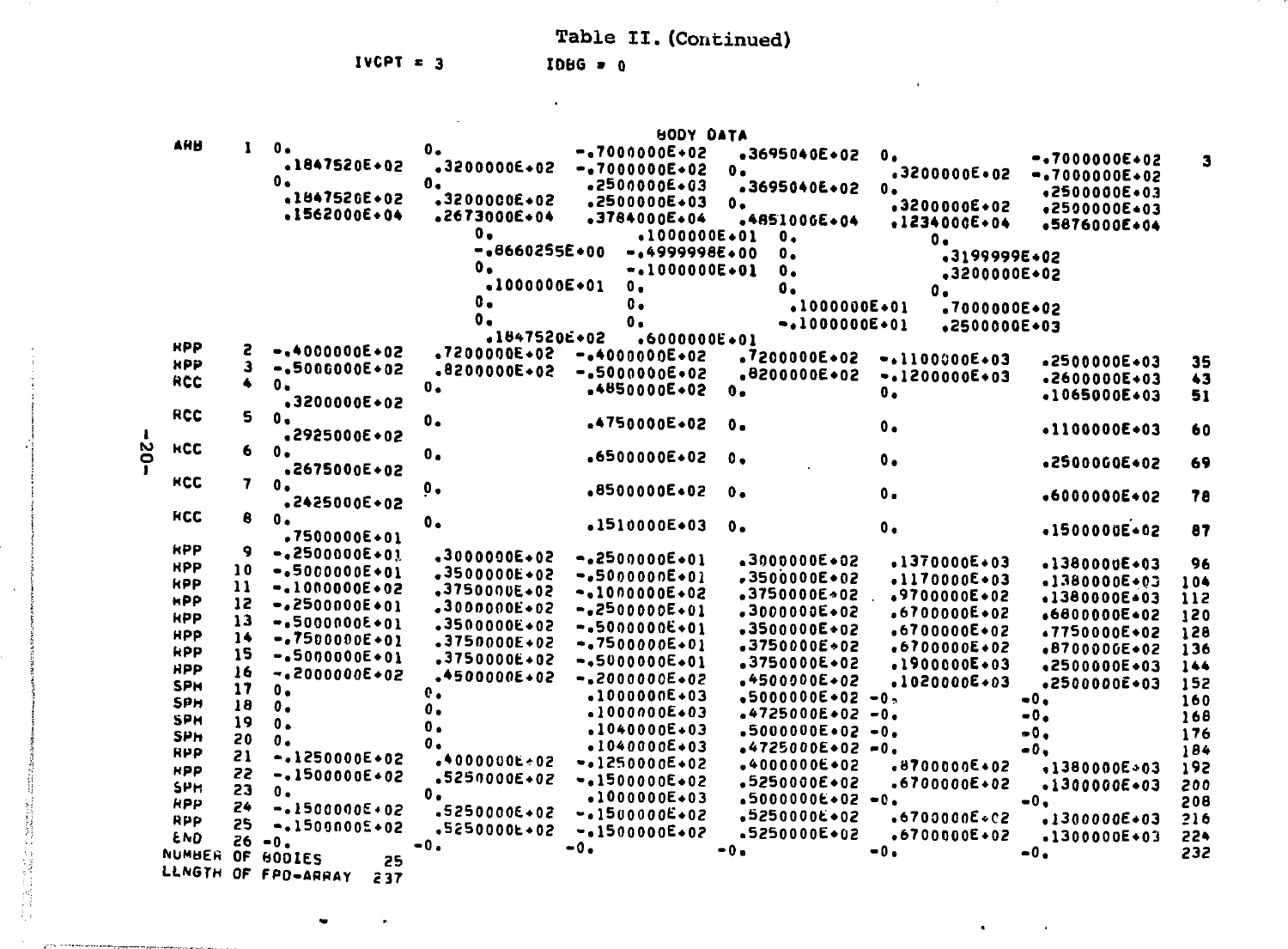| 1<br>г<br>з<br>۰<br>5<br>6<br>7<br>8<br>9<br>10<br>11<br>12<br>13<br>14<br>15<br>16<br>17<br>18<br>19<br>20<br>END<br>NUMBER OF INPUT ZONES                                                                                                                                                                                                                                                                                                                                                                         | <b>200M</b><br>20<br>20<br>20<br>20<br>20<br>20<br>20<br>20<br>20<br>20<br>20<br><b>200R</b><br>-0<br>20<br>20<br>20<br>200H<br>70<br>20<br>20<br>-0 |             | 1<br>1<br>1<br>1<br>1<br>ı<br>1<br>1<br>ı<br>ı<br>1<br>ı<br>ı<br>-4<br>1<br>1<br>1<br>1<br>л<br>S<br>э<br>-0 | -17<br>17<br>18<br>12<br>ь<br>7<br>7<br>7<br>۰<br>ĉО<br>19<br>a<br>$-19$<br>- 0<br>15<br>5<br>5<br>Δ.<br>85<br>- 1<br>-2<br>- 0                                                                             |             | -16<br>-18<br>s<br>5<br>14<br>21<br>11<br>10<br>s<br>5<br>-20<br>- 0<br>16<br>$-0$<br>- 0<br>-6<br>$-7$<br>$-5$<br>$-4$<br>- 0<br>-0<br>- 0<br>20 | -16<br>-22<br>-12<br>-11<br>-10<br>-15                                                   | <b>-22UR</b><br>۰0<br>-9<br>-0<br>16<br>16<br>-0<br>-0<br>-0<br>14<br>21<br>180R<br>$-0$<br>$-0$<br>-0<br>- 0 | 1<br>٠<br>-16<br>-0<br>-21<br>-14<br>- 0<br>-0<br>- 0<br>-21<br>-8<br>$-0$<br>- 0<br>$^{\bullet}$<br>-12<br>-14<br>20<br>- 0<br>$-0$<br>$-0$<br>- 0 | $-80R$         | 23<br>-0<br>- 0<br>-0<br>-0<br>- 0<br>-0<br>0-'<br>-0<br>-8<br>۰<br>-0<br>-1<br>- 0<br>$-0$<br>-0<br>-9<br>-1<br>-0<br>-0<br>$-0$<br>-0                            | INFUT ZONE UATA    | -4<br>-0<br>- 0<br>- 0<br>-0<br>-0<br>-0<br>-0<br>-0<br>- 0<br>-0<br>-0<br>19<br>-0<br>$-0$<br>-0<br>-0<br>$\bullet$<br>-0<br>- 0<br>-0<br>-0 | -16<br>-0<br>-0<br>-0<br>- 0<br>-0<br>-0<br>-0<br>-0<br>-0<br>-0<br>-0<br>16<br>-0<br>-0<br>-0<br>-0<br>-5<br>-0<br>- 0<br>-0<br>-0 |                | -24<br>-0<br>-0<br>- 0<br>-0<br>۵-<br>-0<br>-0<br>$-0$<br>- 0<br>-0<br>-0<br>-22<br>-0<br>-0<br>-0<br>-0<br>-0<br>-0<br>-0<br>-0<br>-0 | 2<br>ı<br>3<br>z<br>٠<br>2<br>5<br>z<br>z<br>6<br>7<br>z<br>6<br>z<br>۰<br>z<br>z<br>-16<br>2 I I<br>Z 12<br>213<br>2 14<br>2 IE<br>216<br>z<br>17<br>z<br>-19<br>2 19<br>22)<br>Z 22<br>Z 23<br><b>Z</b> 24 |                         |                                                             |       |
|---------------------------------------------------------------------------------------------------------------------------------------------------------------------------------------------------------------------------------------------------------------------------------------------------------------------------------------------------------------------------------------------------------------------------------------------------------------------------------------------------------------------|------------------------------------------------------------------------------------------------------------------------------------------------------|-------------|--------------------------------------------------------------------------------------------------------------|-------------------------------------------------------------------------------------------------------------------------------------------------------------------------------------------------------------|-------------|---------------------------------------------------------------------------------------------------------------------------------------------------|------------------------------------------------------------------------------------------|---------------------------------------------------------------------------------------------------------------|-----------------------------------------------------------------------------------------------------------------------------------------------------|----------------|--------------------------------------------------------------------------------------------------------------------------------------------------------------------|--------------------|-----------------------------------------------------------------------------------------------------------------------------------------------|-------------------------------------------------------------------------------------------------------------------------------------|----------------|----------------------------------------------------------------------------------------------------------------------------------------|--------------------------------------------------------------------------------------------------------------------------------------------------------------------------------------------------------------|-------------------------|-------------------------------------------------------------|-------|
| NUMBER OF<br>LENGTH OF INTEGER ARMAY 1379                                                                                                                                                                                                                                                                                                                                                                                                                                                                           |                                                                                                                                                      |             | <b>CODE ZUNES</b>                                                                                            |                                                                                                                                                                                                             |             | 23                                                                                                                                                |                                                                                          |                                                                                                               |                                                                                                                                                     |                |                                                                                                                                                                    |                    |                                                                                                                                               |                                                                                                                                     |                |                                                                                                                                        |                                                                                                                                                                                                              |                         |                                                             |       |
| MORSE REGION IN INPUT 20NE(I) ARRAY                                                                                                                                                                                                                                                                                                                                                                                                                                                                                 |                                                                                                                                                      |             |                                                                                                              |                                                                                                                                                                                                             |             |                                                                                                                                                   |                                                                                          |                                                                                                               |                                                                                                                                                     |                | $MRIZ(1), I=1,20$                                                                                                                                                  |                    |                                                                                                                                               |                                                                                                                                     |                |                                                                                                                                        |                                                                                                                                                                                                              |                         |                                                             |       |
| ı                                                                                                                                                                                                                                                                                                                                                                                                                                                                                                                   | 3                                                                                                                                                    | э           | ٠                                                                                                            | s                                                                                                                                                                                                           | 6           | 7                                                                                                                                                 | 8                                                                                        | 9                                                                                                             |                                                                                                                                                     |                | 10 11 12 13 14                                                                                                                                                     |                    |                                                                                                                                               | - 15<br>16                                                                                                                          | 17             | - 18                                                                                                                                   | 19                                                                                                                                                                                                           | 20                      |                                                             |       |
| MORSE MEDIA IN INPUT ZONE(I) APHAY                                                                                                                                                                                                                                                                                                                                                                                                                                                                                  |                                                                                                                                                      |             |                                                                                                              |                                                                                                                                                                                                             |             |                                                                                                                                                   |                                                                                          |                                                                                                               |                                                                                                                                                     |                | MMIZ(I),1=1,20)                                                                                                                                                    |                    |                                                                                                                                               |                                                                                                                                     |                |                                                                                                                                        |                                                                                                                                                                                                              |                         |                                                             |       |
| 1000                                                                                                                                                                                                                                                                                                                                                                                                                                                                                                                | ı                                                                                                                                                    | 2           | Э                                                                                                            | 4                                                                                                                                                                                                           |             | 4                                                                                                                                                 |                                                                                          | э                                                                                                             | 7                                                                                                                                                   | $\mathbf{1}$ . | $\mathbf{1}$                                                                                                                                                       | 5                  | 5                                                                                                                                             | 6<br>6                                                                                                                              |                | 11000                                                                                                                                  | ε                                                                                                                                                                                                            | o                       |                                                             |       |
|                                                                                                                                                                                                                                                                                                                                                                                                                                                                                                                     |                                                                                                                                                      |             |                                                                                                              | SIX GROUPS CHUSS-SECTIONS FUR CODE                                                                                                                                                                          |             |                                                                                                                                                   |                                                                                          |                                                                                                               |                                                                                                                                                     | <b>MURSE</b>   |                                                                                                                                                                    |                    |                                                                                                                                               |                                                                                                                                     |                |                                                                                                                                        |                                                                                                                                                                                                              |                         |                                                             |       |
| NUMBER OF PRIMARY GROUPS (NGP)<br>NUMBER OF PRIMARY DOWNSCATTERS (NUS)<br>NUMBER OF SECONDARY GROUPS (NGG)<br>NUMBER OF SECONDARY DEWNSCATTERS (NUSG)<br>NUMBER OF PRIM.SEC GROUPS (INGP)<br>TABLE LENGTH (ITBL)<br>LUC OF WITHIN GROUP (SIG GG) (ISGG)<br>NUMBER OF MEDIA (NMED)<br>NUMBER OF INPUT ELEMENTS (NELEM)<br>NUMBER OF MIXING ENTRIES (NMIX)<br>NUMBER OF COEFFICIENTS (NCOEF)<br>NUMBER OF ANGLES (NSCT)<br>RESTORE COEFF (ISTAT)<br>AUJOINT SWITCH (FROM MORSE)<br>CHOSS SECTIONS AS READ FOR ELEMENT |                                                                                                                                                      |             |                                                                                                              |                                                                                                                                                                                                             |             |                                                                                                                                                   |                                                                                          | 1                                                                                                             | ٠<br>6<br>o<br>o<br>6<br>9<br>7<br>11<br>г<br>o<br>n                                                                                                |                |                                                                                                                                                                    | <b>COEFFICIENT</b> |                                                                                                                                               | 1                                                                                                                                   |                |                                                                                                                                        |                                                                                                                                                                                                              |                         |                                                             |       |
| G۳                                                                                                                                                                                                                                                                                                                                                                                                                                                                                                                  | ABS XSEC                                                                                                                                             |             | NU*FISS                                                                                                      |                                                                                                                                                                                                             |             | TOTAL                                                                                                                                             |                                                                                          |                                                                                                               |                                                                                                                                                     |                |                                                                                                                                                                    |                    |                                                                                                                                               | FROM GROUP THANSFEH PHUMABILITIES                                                                                                   |                |                                                                                                                                        |                                                                                                                                                                                                              |                         |                                                             |       |
| 1<br>г<br>з<br>4<br>5<br>٠                                                                                                                                                                                                                                                                                                                                                                                                                                                                                          | 1.366E-03<br>$1.3926 - 03$<br>1,317E-03<br>1.199E-03<br>1,050E-03<br>1.865E-04                                                                       |             | $\bullet$ .<br>$\pmb{v}$ .<br>ο,<br>ο,<br>۰.<br>0.                                                           |                                                                                                                                                                                                             |             |                                                                                                                                                   | 1.045E-02<br>$1 - 055E - 02$<br>1.0511-02<br>$1.041k - 02$<br>$1.032E - 02$<br>1.785E-02 |                                                                                                               | 3.496E-03                                                                                                                                           |                | 3.598E-03 1.003E-03                                                                                                                                                |                    |                                                                                                                                               | 3.369E-03 1.017E-03 2.279E-04<br>3.296E-03 9.925E-04 2.321E-04 2.512E-04<br>3.349E-03 9.956E-04 2.393E-04 2.664E-04 1.235E-04       |                |                                                                                                                                        |                                                                                                                                                                                                              |                         | 1.766E-02 5.917E-03 4.922E-03 4.597E-03 4.044E-03 3.985E-03 |       |
| GROUP                                                                                                                                                                                                                                                                                                                                                                                                                                                                                                               |                                                                                                                                                      | <b>S1GT</b> |                                                                                                              | <b>SIGST</b><br>1 7.898E-04 5.866E-04 0.0000<br>2 7.970E-04 6.919E-04 0.0000<br>3 7.944E-04 6.950E-04 0.0000<br>4 7.867E-04 6.961E-04 0.0000<br>5 7.7956-04 7.0026-04 0.0000<br>$61.349E-031.334E-030.0000$ | <b>PNUP</b> |                                                                                                                                                   | CROSS SECTIONS FOR MEDIA                                                                 |                                                                                                               |                                                                                                                                                     |                | 1<br>PNAUS GANGEN NU#FIS<br>.8693 0.0000 0.0000<br>.86H1 0.0000 0.0000<br>.8748 0.0000 0.0000<br>.8649 0.0000 0.0000<br>.8982 0.0000 0.0000<br>.9895 0.0000 0.0000 |                    | .3848<br>.3929<br>,3662<br>,3577<br>, 3614<br>1,0000                                                                                          | UCWNSCATTER PROBABILITY<br>.1079<br>.1081<br>.6386                                                                                  | .1104<br>.1110 |                                                                                                                                        | 0251.<br>0253ء<br>.0260<br>.5342                                                                                                                                                                             | .0276<br>.0291<br>.4998 | .0136<br>$+4416$                                            | .4385 |

 $-21-$ 

 $\mathcal{L}^{\text{max}}_{\text{max}}$  and  $\mathcal{L}^{\text{max}}_{\text{max}}$ 

.<br>Kalendarius margare (1939-2000) and care a

 $\sim$   $\epsilon$ 

 $\bar{\mathcal{A}}$ 

.

ŕ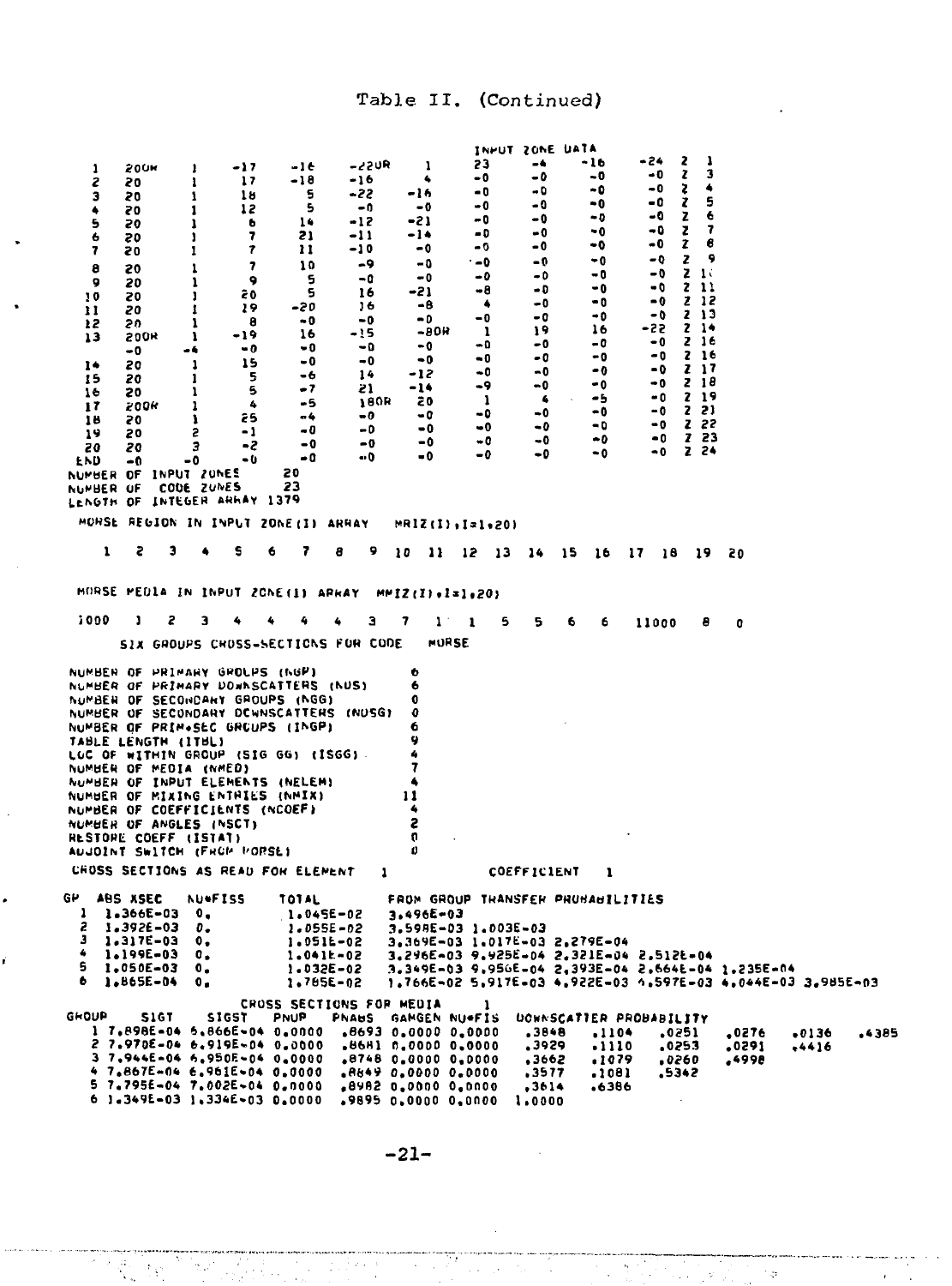Table II. (Continued) ANALYSIS DATA NU= 21. NNE= 0. NE= 0. NT= 0. NA= 0. NHESP= 4. NEX= 22. NEXNU= 0 **RESP(4)** RESPE 2) RESP( 31 **GROUP HESP(II** 9.2200E-03  $3.2974E - 01$ 2.5560E-02 1.00006+00 -1 8.0300E-03 3.5916E-01 2.8350E-02 1.00006+00 2 3.2290E-02 6.3800E-03 1.00006+00  $3.9763E - 01$ h 3.5900E-02 4.9100E-03 4.0802E-01 1.0000E+00 3.6200E-03 4.1632E-01 4.0120E-02 1.0000E+00 G 2.5600E-03 4,2086E-01 4.5290E-02  $1 - 000000 + 00$ A TIME REQUIRED FOR INPUT WAS YOU ARE USING THE DEFAULT VERSION OF STRUN WHICH DOES NOTHING. **SASSTART BATCH 1** HANDUM=20001057152522201031 SQUACE DATA YOU ARE USING THE DEFAULT VERSION OF SOURCE WHICH SETS WATE TO ODF AND PROVIDES AN ENERGY IG. LOWER LIMIT=0. UPPER LIMIT\* .10000000E+01 NUMMER OF SUBDIVISIONS\* 40 FOF  $0 \mathbf{a}$  $0 \mathbf{0}$ .  $\mathbf{0}$ .  $0.1$  $\mathbf{0}$ .  $0.1$  $0 .10000000E + 01$ .20000000E+01 .30000000E+01 .40000000E+01 .50000000E+01 .7000000E+01 S0+3000000E+01 S0+300000E+02 .1400000E+02 .1400000E+01 .0+300000E+02 50+3000000E+02 50+3000000E+02 +1900000E+02 +1700000E+02 +02+3000000E+02 S0+3000000E+02 S0+3000000E+02 S0+300000E+02 S0+300000E+02 S0+300000DE+02 S0+3000000E+02. S0+300000E+02. S0+3000000E+02. S0+300000E+02. S0+300000E+02 50+3000000E+03 +3000000E+02+3000000E+02 +3000000E+02 +3000000E+03 **SWATE IAVE VAVE AGEAVE UAVE WAVE XAVE YAVE 2AVE** 1.500E+02 1.00  $-0476$   $-0327$   $-6624$ 1.406E+01 1.469E+01 4.000E+01 о. YOU ARE USING DEFAULT VERSION OF ALBDO WHICH PERFORMS SPECULAR REFLECTION NUMBER OF COLLISIONS OF TYPE NCOLL SOURCE SPLIT(D) **FISHN** GAMGEN REALCOLL **ALBEDO HDRYX ESCAPE** EUCT TIMERILL A A KILL R R SURV GAMLOST 150  $\mathbf{a}$  $\mathbf{a}$  $\mathbf{a}$  $19$ 150  $\bullet$  $1887$ 3013  $\bullet$  $\mathbf{a}$  $\mathbf{a}$  $\mathbf{a}$ TIME REQUIRED FOR THE PRECEDING BATCH WAS  $\overline{c}$ \*\*\*START BATCH 2 HANDOM=20005016326400052701 SUUHCE UATA **SWATE** IAVE AGEAVE **UAVE VAVE WAVE XAVE YAVE** ZAVE 1.500E+02 1.418E+01 1.385E+01 4.000E+01 1,00  $-0.0685 - 0.0522 - 0.7018$  $\mathbf{0}$ . NUMBER OF COLLISIONS OF TYPE NCOLL SOURCE SPLIT(D) **FISHN** GAMGEN REALCOLL **ALBEDO BORYX ESCAPE** E-CUT TIMERILL R R KILL R R SURV GAMLOST  $150$ n.  $\mathbf{a}$ 0. 26 1792 2965 150 n. n. o  $\bullet$  $\mathbf{r}$ TIME REQUIRED FOR THE PRECEDING BATCH WAS Z.

 $\mathbf{I}$ 

Ň **N** 

T

化硫酸 人名英格兰人姓氏卡雷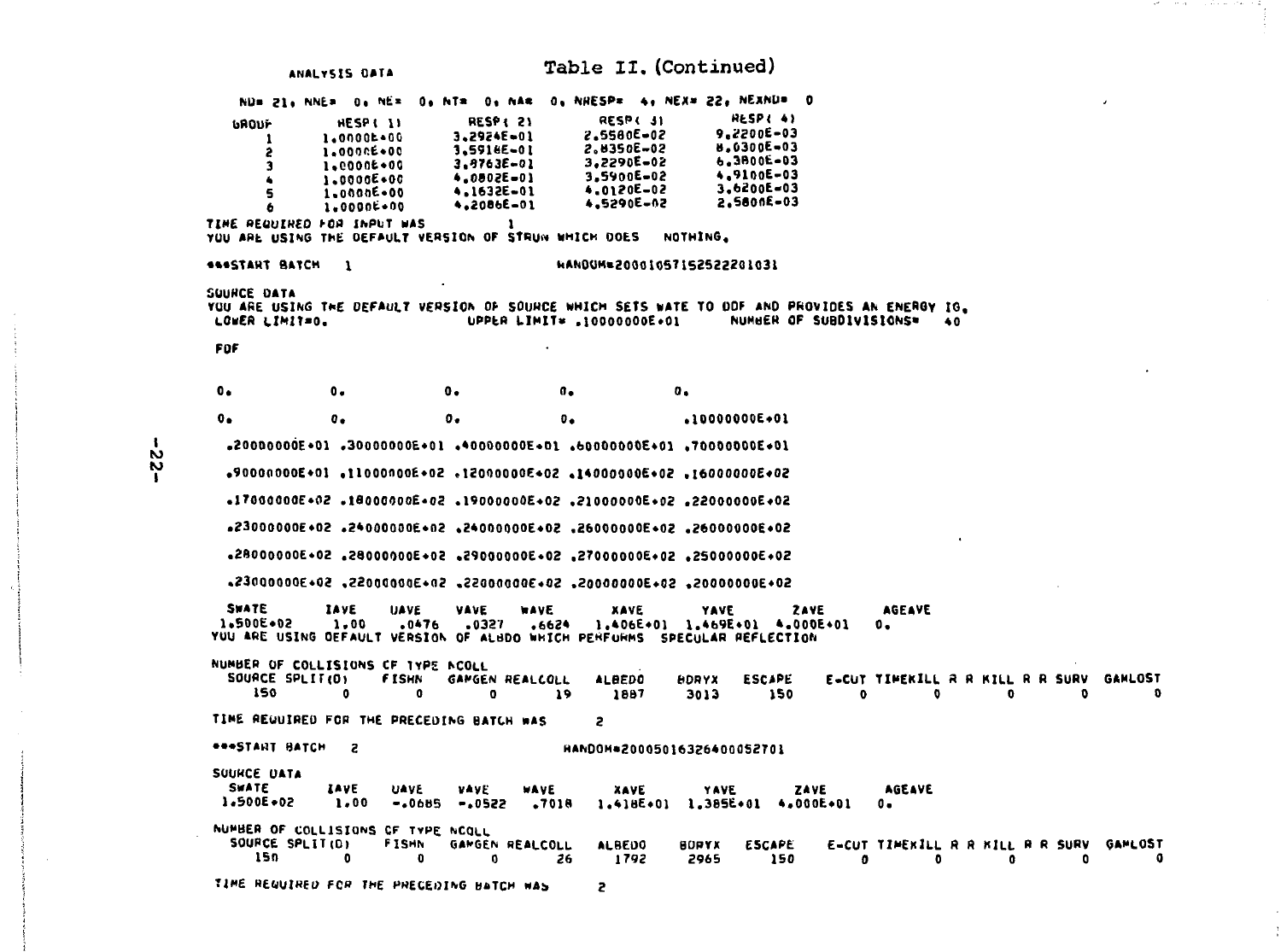The cross-section data consists of a six-group set with a  $P_2$ -anisotropy in ANISN-format card images. Only the cross-sections for two elements are displayed. The mixing table consists of 11 mixing operations using 4 elements to define 7 cross-section media. The points detectors locations are input as unities since they are not used. The region detector volumes are input and the number of the last boundary crossing detector are also set to unity. The analysis input data consist of three characteristic response functions used in blanket and shield studies. The input to the subroutines INSCOR, RELCOL and SOURCE complete the data.

## 7 . Sample Output

Table II shows major parts of the output obtained for the cell benchmark problem. However, part of the input data is only used, and do not represent a real problem situation. The reader is referred to another publication (4) for realistic data input.

No complete documentation has been published before as a quidance on how to implement the MORSE code to the solution of practical problems. We have tried in this work to document that aspect in relation to Monte-Carlo

-23-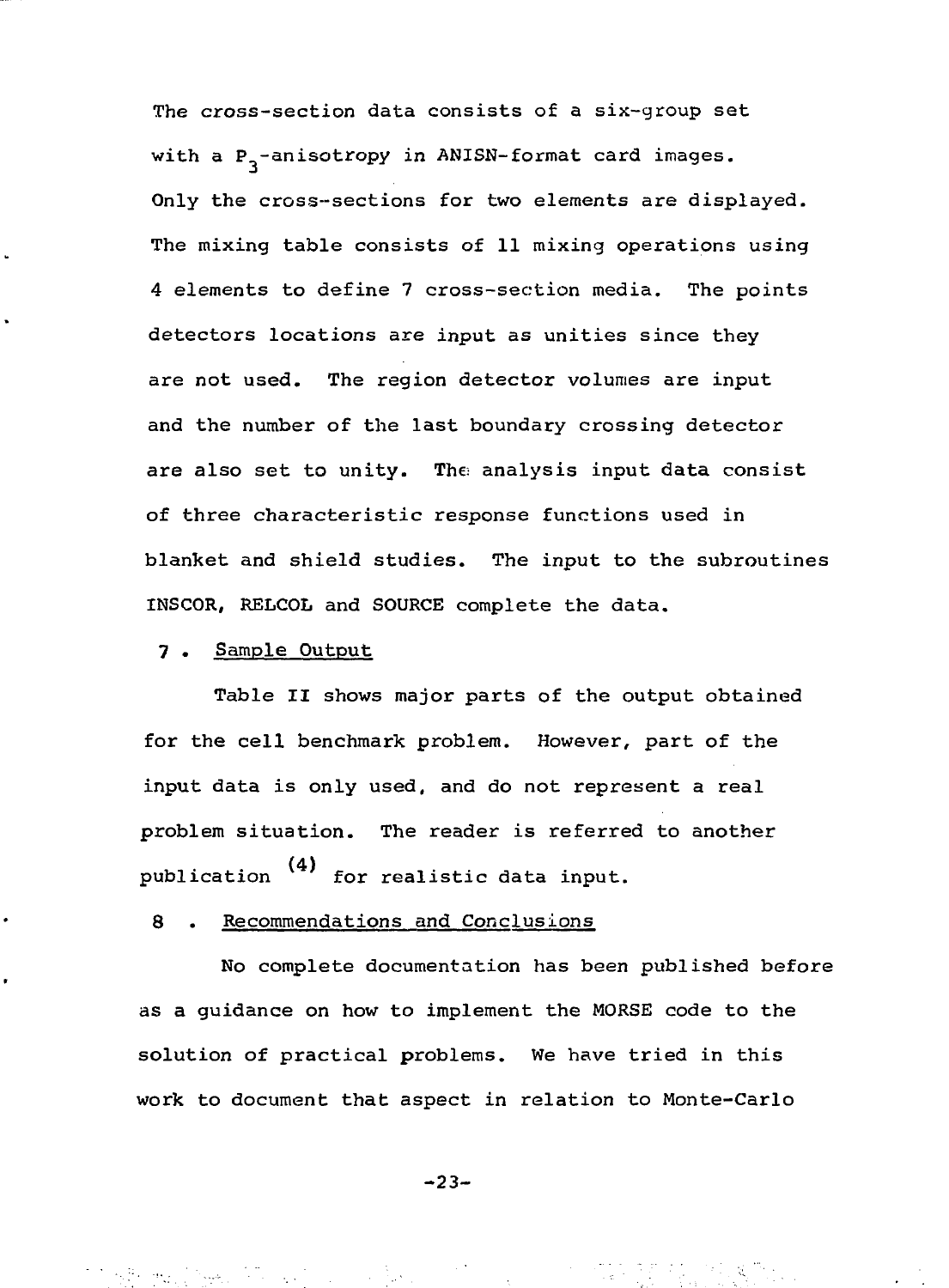calculations of blankets and shields for fusion blanket studies using the CDC-7600 computer system. The version has been used for cell calculations at Brookhaven National Laboratory.

mana pamailin serama ing Pina na diampati sa si nda ata 1999. Pa

Due to the lack of the virtual memory facility on the CDC-7600, the code as set here requires the use of the SCM (Short Core Memory): for that case a group collapsing procedure by ANISN code is necessary to get a few-group cross-section set. If a fine group structure is needed, the LCM (large core memory) should be used with the subsequent modifications to the coding of the different routines.

Major code modifications for wider versatility in the future should include the implementation in the combinational geometry package of geometrical shapes not presently implementated, especially the circular and ellipsoidal toroids, the general ellipsoid shape, the right elliptical cylinder (for non-circular Tokomaks), and the wedge shape.

-24-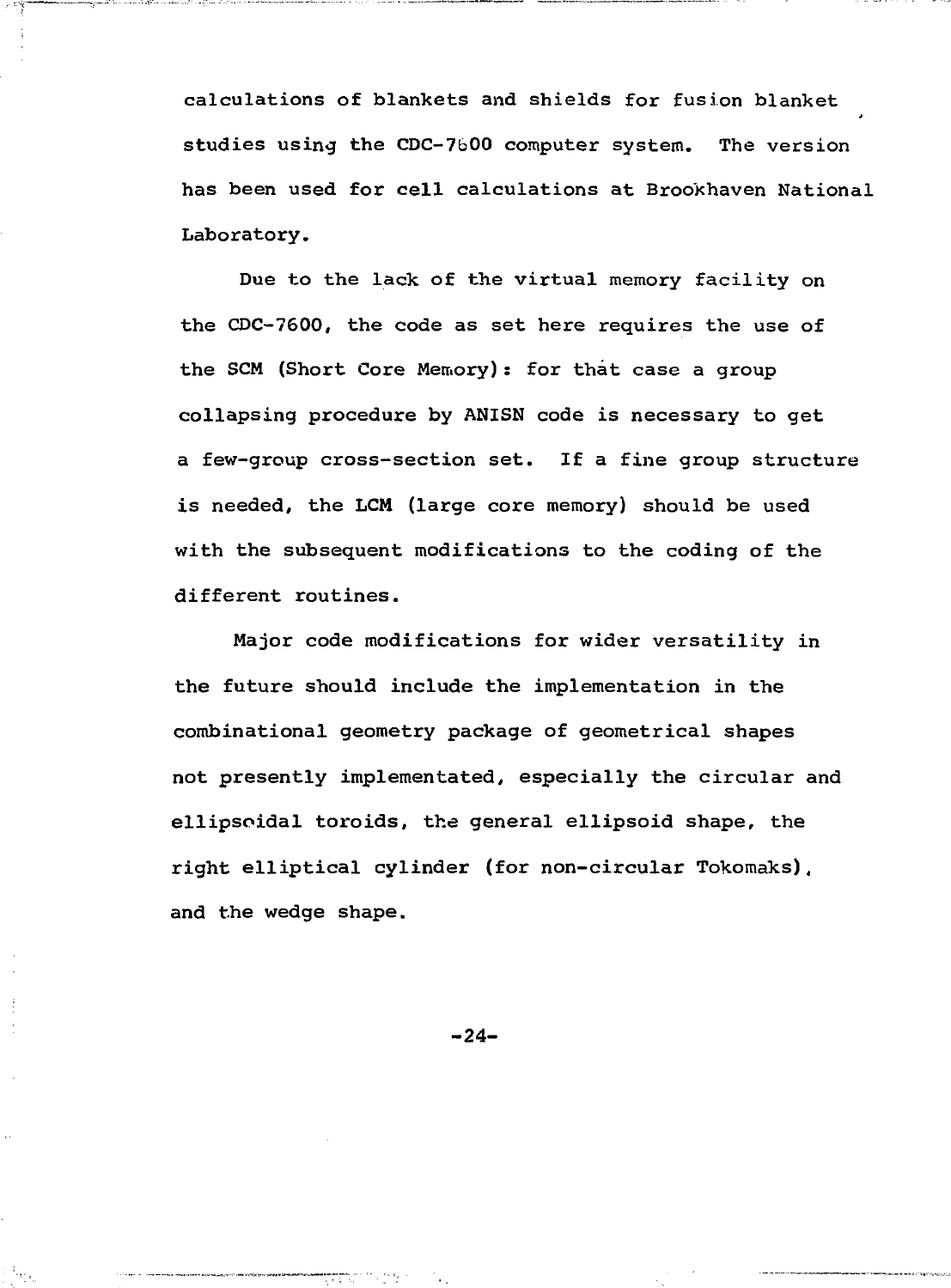#### REFERENCES

- 1. M. B. Emmett, "The MORSE Monte Carlo radiation transport code System", ORNL-4972, UC-32 Mathematics and computers, February 1975.
- 2. M. M. H. Ragheb, C.W. Maynard,"Three-Dimensional Neutronics for a Fusion Reactor Non-Mobile Gas-cooled Solid blanket" UWFD-92, The University of Wisconsin, February 1975.
- 3. L.A. El Guebaly, C.W. Maynard, "Monte Carlo Calculations for a Fusion Reactor Blanket and Shield", FDM 79 The University of Wisconsin, January 1974.
- 4. M.Ragheb,et al.,"Monte carlo neutronics analysis of a modular fusion reactor blanket »(To be published)
- 5. Control Data Cyber 170, CYBER 70, 6000, 7600 Series Computer Systems UPDATE Reference Manual, Publication No. 60342500; Revision E, (1974).

 $-25-$